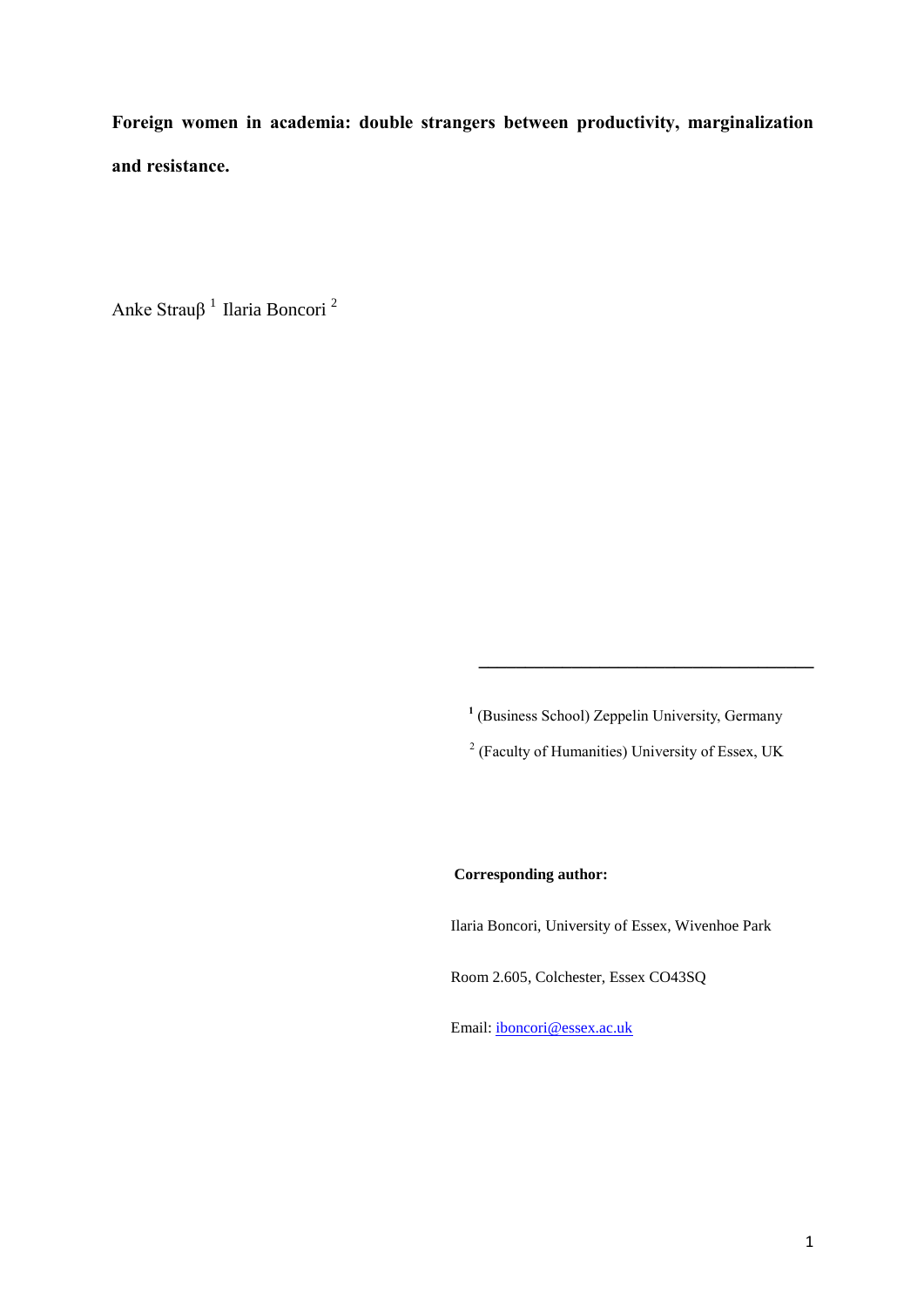**Foreign women in academia: double-strangers between productivity, marginalization and resistance.**

### **Abstract**

This article examines the professional experience of foreign women academics working across geographic boundaries in today's neoliberal academia characterised by liquidity. Framed within an intersectional perspective, we use the concept of the 'double-stranger' to examine data stemming from 20 in-depth semi-structured interviews conducted with scholars at different stages of their career in the social sciences. This paper advances understandings of academic careers theoretically by identifying a temporal and hierarchical dynamic in the intersection of two categories of difference (gender and foreignness) that constitute a position of simultaneous belonging and non-belonging for foreign women academics; and empirically through a qualitative investigation that explores three areas in which academic professional experiences are mobilised for double-strangers: (1) transnational career moves; (2) productivity and performance in today's neoliberal academia; and (3) self-induced estrangement as a form of resistance.

## **Keywords**

Academia, double-stranger, resistance, intersectionality, foreignness, gender, liquid modernity

### **Introduction**

Zygmunt Bauman (2000) identified various changes in the way societies and relationships are constituted, organised and maintained. Life in this new era, which he calls 'liquid modernity',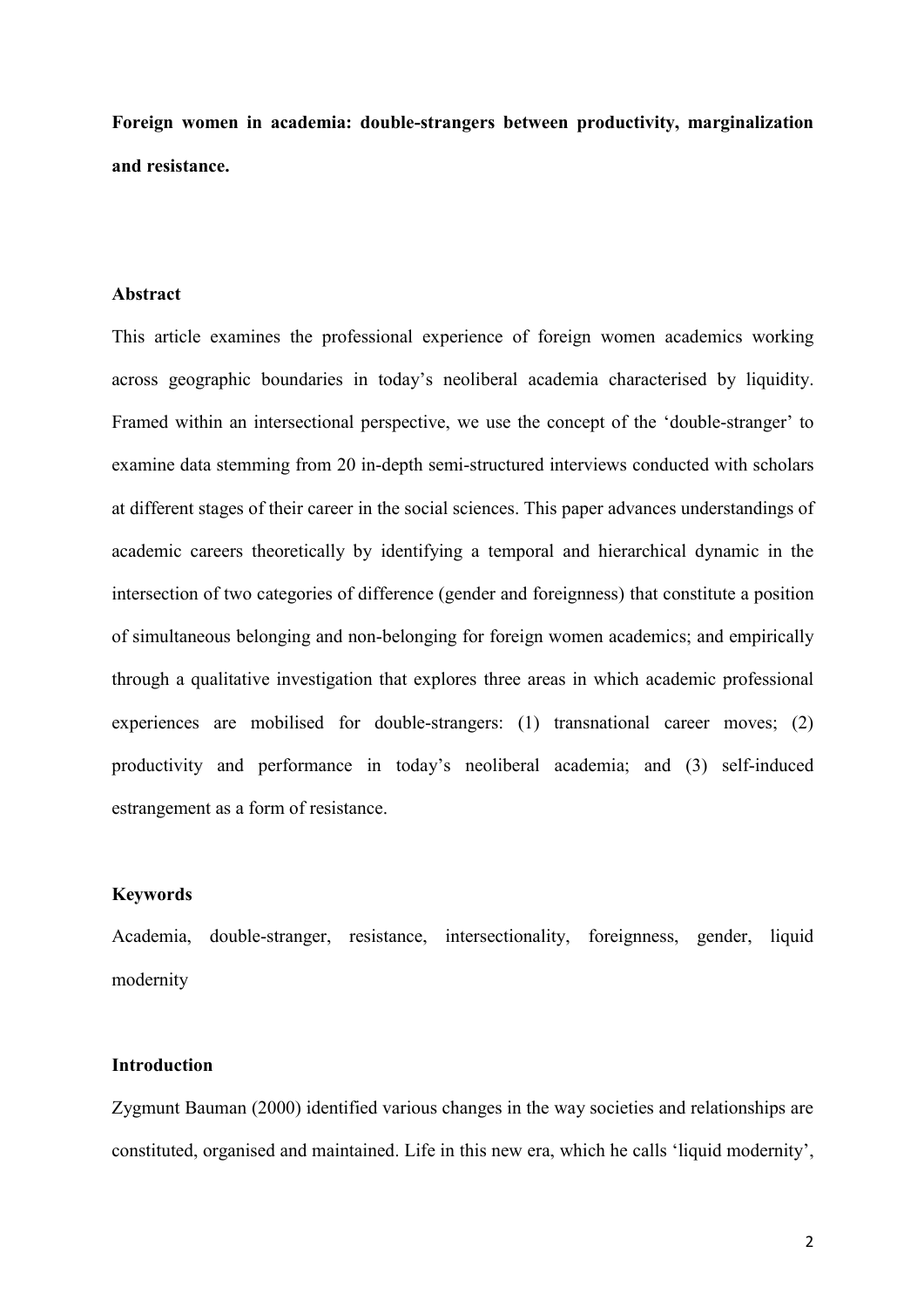is interspersed with fundamental insecurity and radical individualism, both stemming from and supporting temporary forms of relations. In academia this is reflected in a neoliberal ideology of a globalised market-economy (Slaughter and Leslie, 1997; Slaughter and Rhoades, 2004) whereby internationalisation strategies are constitutively interconnected with new managerialism that fosters the adoption of private sector practices of management control in the public sector – for instance through the use of performance incentives, targets and key performance indicators (Clarke and Knights, 2015).

Work in the 'liquid university' is characterised by staff mobility across national borders, fragmentation and instability, but also by the requirement of "high productivity in compressed time frames" (Mountz et al., 2015, p.1236). Whilst internationalisation poses considerable challenges for all academics who are part of the global circulation of knowledge production (Butler et al., 2014), research has shown that women academics face "more difficult compromises than their male counterparts" (Barry et al. 2006, p.275). Research is already available on women in academia (European Commission, 2019; Le Feuvre, 2015), but a more nuanced understanding of their positionality, we believe, contributes to diversifying research on their professional experiences in contemporary academia.

Fotaki (2013) highlights that whilst statistics show how women are often outnumbered and occupy posts in lower teaching grades or temporary contracts, figures do not report "the informal processes of exclusion and devaluation that constitute major impediments to women faculty members' achievements" (p.253). Increasingly marginalised via masculine metrics and rules constructed within neoliberal discourses (Lund, 2018; Knights and Richards, 2003), women's success is constrained by the 'double bind' of either playing by those rules or being left out (Fotaki, 2010).

This article explores the multifaceted experience of academic professionals in liquid times at the intersection between their foreignness and gender identity: empirically we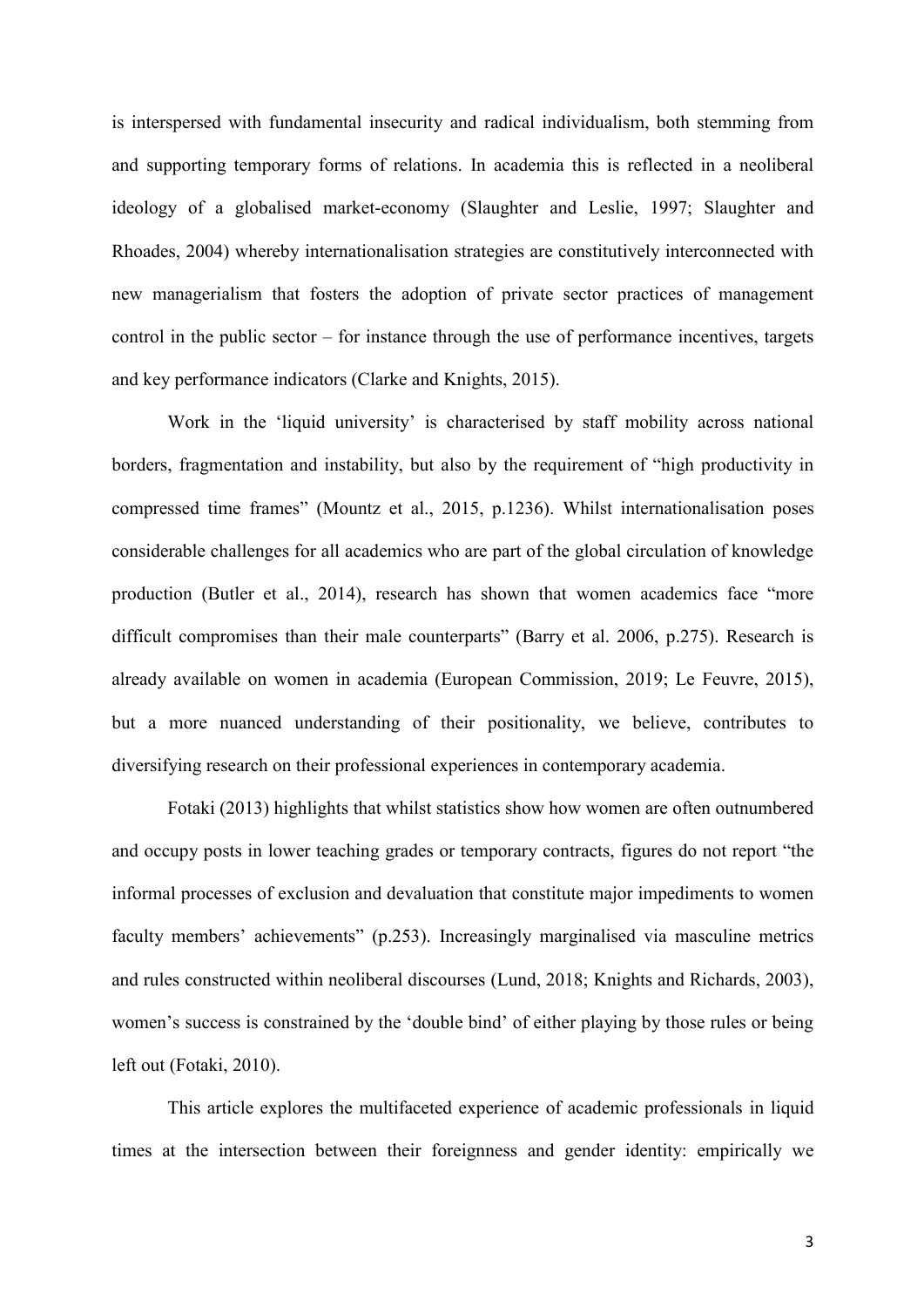explore the experience of foreign women, which has been identified as an under-researched category of academic workers; theoretically, we build on previous research (Johansson and Śliwa 2014; Śliwa and Johansson 2014, 2015) to illuminate the positionality of foreign women academics and identify the hierarchical and temporal dynamic interplay at the intersection of gender and foreignness. Investigated through an intersectional approach, the concept of the stranger – as a position which involves being part of an environment but without fully belonging to a specific socio-cultural context – is used here to further understandings of how this particular position is individually and systemically created, maintained and mobilised both for compliance and resistance (the latter is conceptualised here as a discursive practice focussing on power dynamics and interactions, see Powell et al. 2017) .

## **Intersectionality in a liquid world**

In 'liquid times' work-lives have become more unstable, with precariousness being a key feature of people's personal lives and professions (Bauman, 2000). Academic careers mirror this development in the increasing use of short-term and zero hours contacts, which disproportionately affects women and require rapid adjustments to environments and work practices (Hall and Bowles, 2016). Gender discrimination is still prevalent in relation to work practices, career progression and salary (e.g. Knights and Richards, 2003; van den Brink and Benschop, 2012; Baker, 2012) but it is exacerbated for women who have domestic commitments (Baker, 2012; Suitor et al., 2001). The balancing of professional requirements and family needs becomes particularly problematic (Rafnsdottir and Heijstra, 2013) because escalating workloads increasingly push academic tasks and research into private time (Svensson et al., 2010; Rolfe, 2013). Acker (1990, p.150) highlights the gendering of academic hierarchies due to "gender typing and gender segregation of jobs and the clustering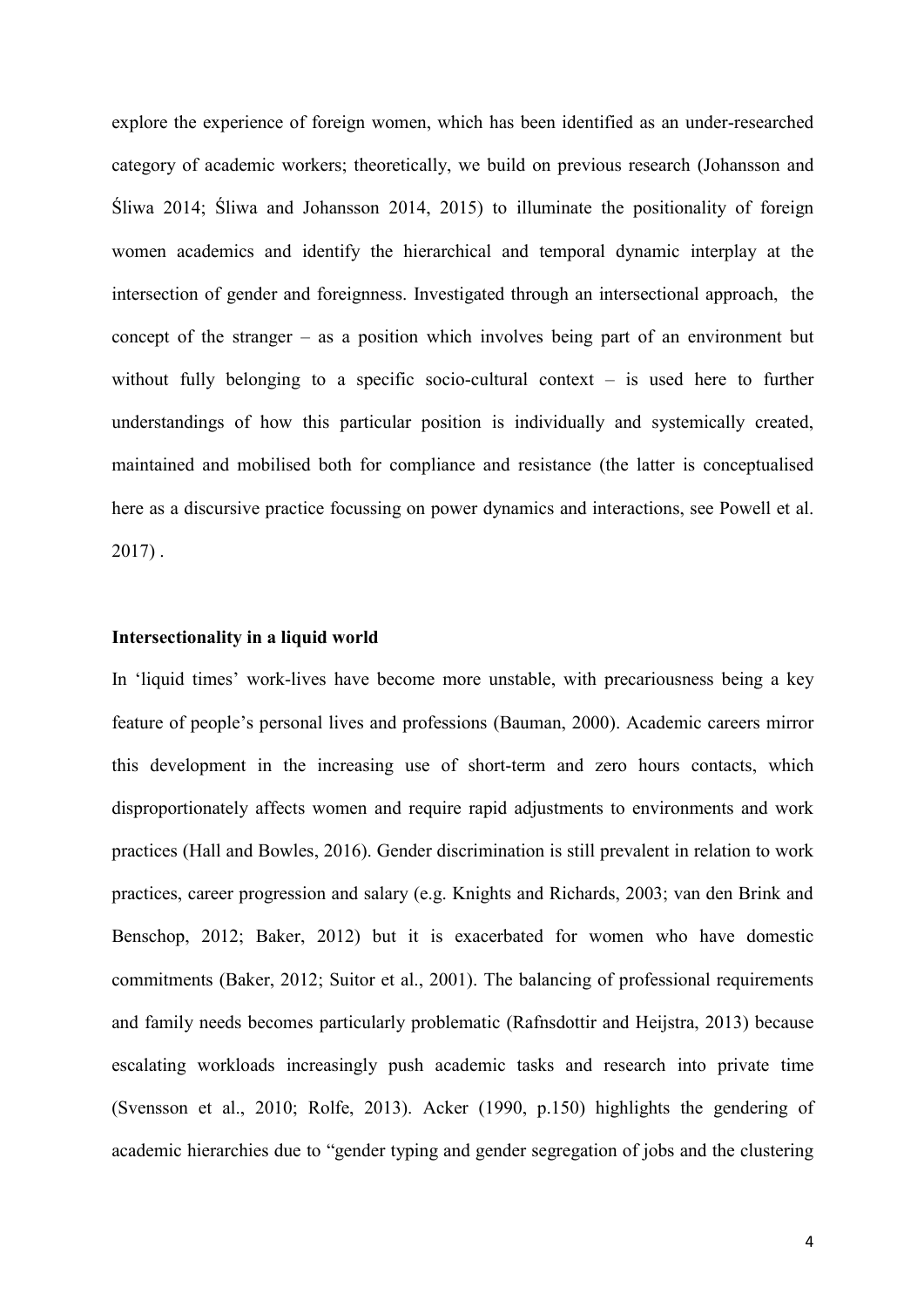of women workers in the lowest and worse-paid jobs". In contemporary liquid academia women are therefore not only confronted with what is widely known as the glass ceiling phenomenon, but also increasingly made to face the threat of falling through the structurally porous floor.

International mobility and meritocracy are often considered ways to counter these tendencies to devalue academic labour by providing access to a wider pool of jobs and the opportunity to increase one's market value (Bauder, 2012). The promise of foreign work environments can thus be attractive for many. Yet, while there is a growing literature on 'foreign-born' (Mamiseishvili, 2010; Sang et al., 2013) workers, specific research on foreignborn women academics is still relatively rare. Exploring their lived experiences can also contribute to the understanding of how gendered professional experiences are linked with organizational practices and social norms (Ozkazanc-Pan and Clark Muntean, 2018).

Some literature on academic careers highlights foreignness and gender as distinct categories of disadvantage, but research at the intersections also shows other implications. For instance, Mamiseishvili (2010) found that foreign women academics are often more engaged in prestigious research activities and less in teaching and administration than their native-born colleagues. Similarly, Czarniawska and Sevón (2008) argue that being "a woman in a masculine profession and a foreigner – is not, as one might think, a cumulative disadvantage [...] [but] might cancel out one another, permitting these women a greater degree of success than was allowed their native sisters" (p.235). Johansson and Śliwa (2014), instead, argue for a more nuanced analysis than considering these categories with regard to their "cumulative or subtractive effect" (p.19). They propose an intersectional approach, which we embrace here.

Intersectionality refers to the understanding that people's individual identity is shaped and influenced by various aspects (gender, sexual orientation, class, race, ethnicity and so on)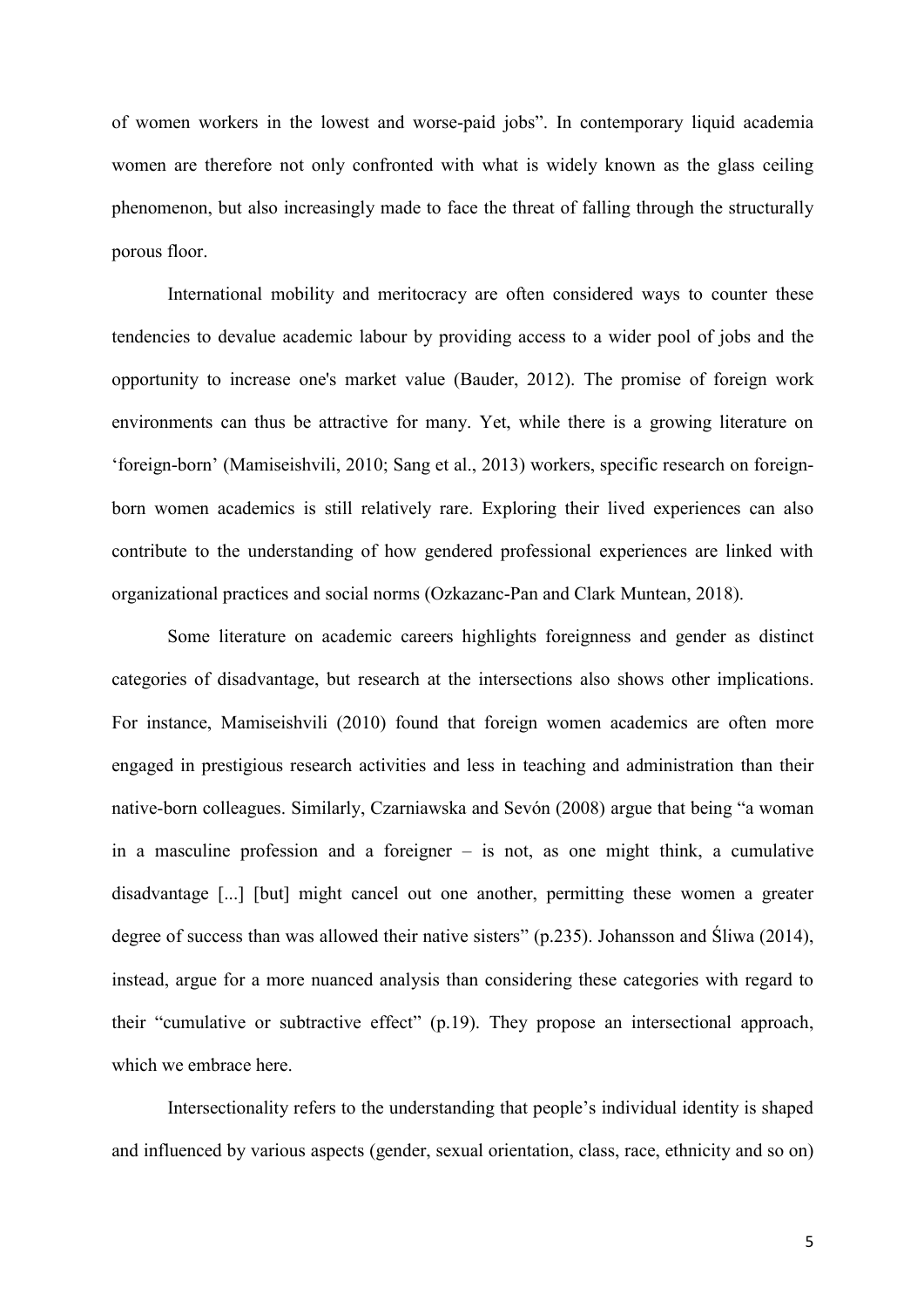which affect the way they perceive and experience the world (Warner, 2008). An intersectional framework can therefore be particularly appropriate to understand how these different aspects of one's identity interact and influence experiences in the workplace (Bowman et al. 2017) for those who are simultaneously positioned in structures of power and dominance as 'others' (Mirza, 2013). Within such a framework, dynamics of gender highlight that whilst being a woman and an academic might mean that individuals may share some common understandings, a number of variables contribute to making that group of people heterogeneous (Hancock, 2007). Similarly, foreignness is seen as complex identity category, both at the individual and collective level. Instead of simply focussing on 'foreignness' (i.e. for individuals who are born in a different country from the one they work in) with regards to people's legal, bureaucratic or immigration status, we engage here with people's understanding and perception of foreignness in relation to their lived experience and social context.

Sang et al. (2013) use an intersectional perspective to challenge the notion of frayed careers often used in accounts of migrant or women workers, and argue for an approach that considers otherness not only in terms of discrimination and marginalisation, but also as a source of advantage. Following Sang et al. (2013, p.160) in their conclusion that the professional experience of foreign women "may differ qualitatively depending on where they stand at the crossroads of differing marginalized identities", we focus here on intersectional positionality starting from the premise that it does not automatically produce additive disadvantage but multiple forms of otherness – expressed in the notion of the stranger – which can be articulated through inclusion or marginalisation. Foreign women academics occupy a peculiar position situated between belonging and non-belonging, which Czarniawska and Sévon (2008) have coined with reference to Simmel (1908) as 'the doublestranger'.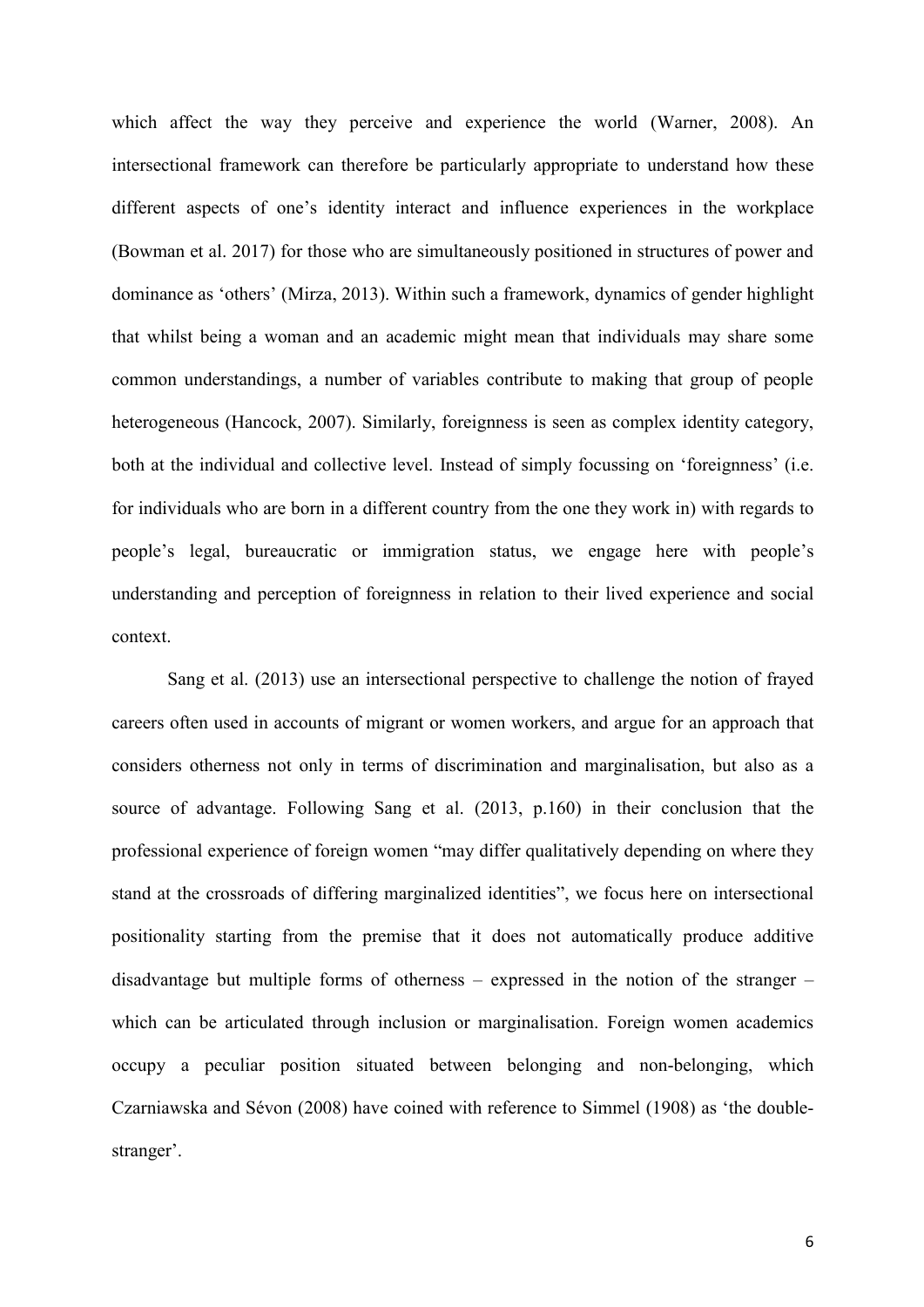### *The concept of the (double-) stranger*

Czarniawska and Sevón (2008) draw on Simmel's notion of the stranger as someone who does not fully belong but is a potential wanderer who multiplies "his [sic] opportunities at the cost of secure belongingness" (Czarniawska and Sevón 2008, p.237). Several researchers have pointed to the limitations of the concept of the double-stranger (see Bailyn, 2008; Johansson and Śliwa, 2014) and criticised the gendered notion of freedom from responsibility in Simmel's concept of the stranger which ignores the fundamental care-work carried out by women within and outside of the professional context (Acker, 2008).

We argue that, instead of referring to the case of a free agent who has no strings attached and can thus leave at any time, Simmel's concept of the stranger can be taken to describe a reciprocal relationship between a group that accepts a new member under certain conditions, and an individual who desires to become part of that group. Hence, a stranger is not a free-floating agent, nor a tourist who comes today and leaves tomorrow, but a person who is at the same time included and excluded, and whose condition is rather precarious, as the stranger does not have an "intrinsic place" (Karakayali 2006, p.326).

Bauman (1995) further develops Simmel's notion of the stranger with regard to contemporary patterns of increasingly liquid sociality. He argues that in contrast to how order was produced in Modernity – by suppressing and excluding strangers as social others to produce clear-cut boundaries and unambiguous identities – today's social and cultural boundaries are fluid, thus instigating a cyclical process that perpetuates issues of identity (Bauman, 1995). In this environment, "[t]oday's strangers are by-products, but also the means of production, in the incessant, never conclusive, process of identity building" (Bauman, 1995, p.8).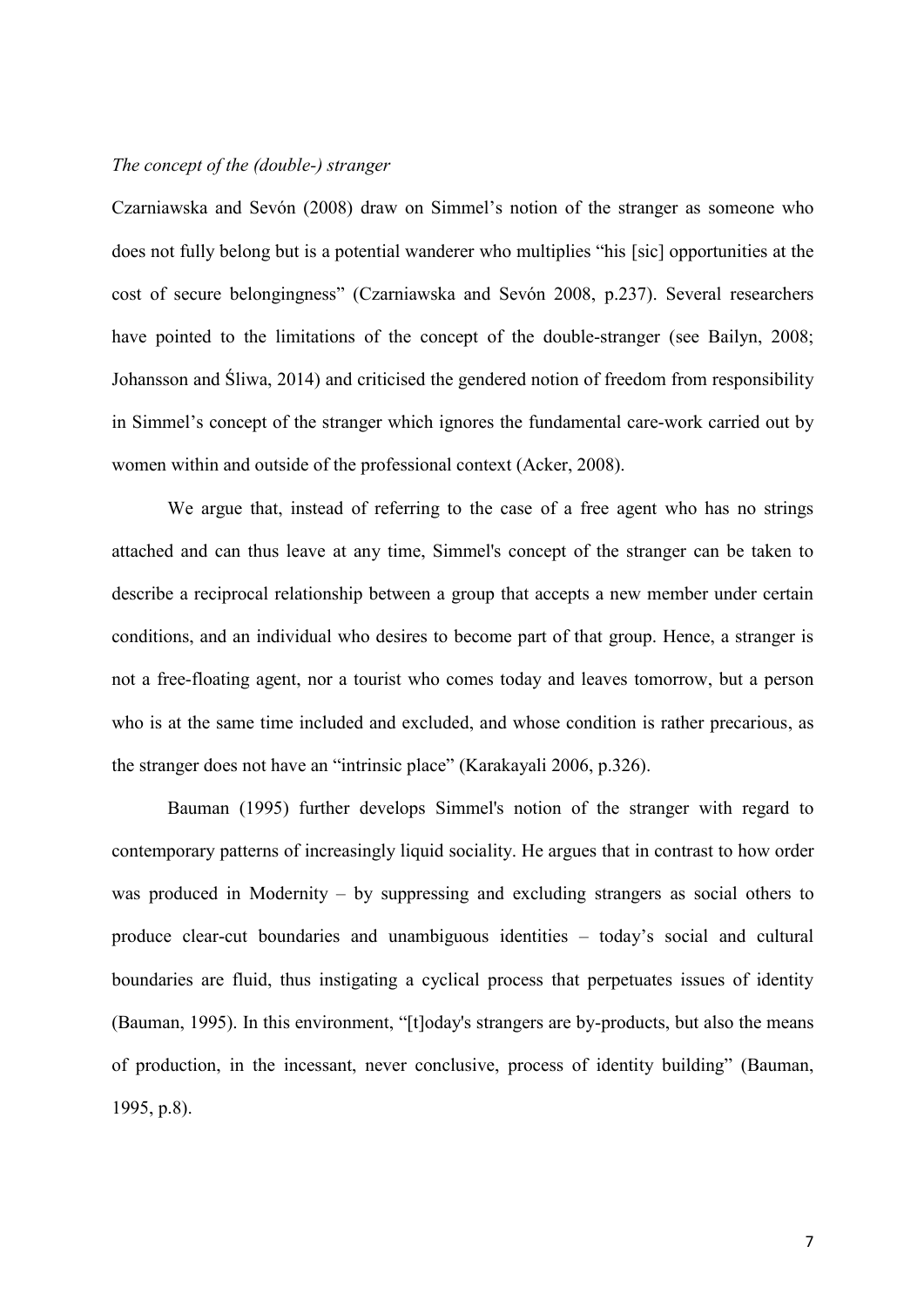Contemporary strangers as 'outsiders within' (Sang et al., 2013) are conditionally accepted rather than simply excluded in their new environments. Hence, a stranger's place is inherently linked to the conditions of a specific and on-going negotiation between the stranger, their reference group and their socio-professional environments. This makes strangeness in today's professional and personal lives "a form of social interaction" (Karakayali 2006, p.312). In the fast-paced world of neoliberal academia characterised by intense productivity within limited timeframes and rapid changes to contexts and contracts that augment precarious work conditions (Ivancheva et al. 2019), liquid sociality instigates cyclical processes that perpetuate issues of identity and estrangement. Established literature on expatriate adjustment (see Boncori 2013; Mendenhall and Oddou 1985) has highlighted how lack of adjustment to foreign contexts can be costly for professionals in terms of mental health, performance, productivity and interpersonal relations. Given the time demands on academics' work and personal lives (Misra et al. 2012), it is important to understand the complex dynamics at play in terms of temporality for double-strangers as these can have a profound impact on individual wellbeing, performance and career developments.

This study then addresses the following research questions: how do foreign women academics experience the intersection between gender and foreignness? How are they positioned and how do they position themselves as double-strangers? What strategies have they consciously or unconsciously put in place to address neoliberal discourses and metrics, and their marginalising effects?

#### **Methods**

### *Our participants*

This study used purposive sampling techniques in the selection of participants to be invited to take part in this research. Access was sought via personal contact, professional networks and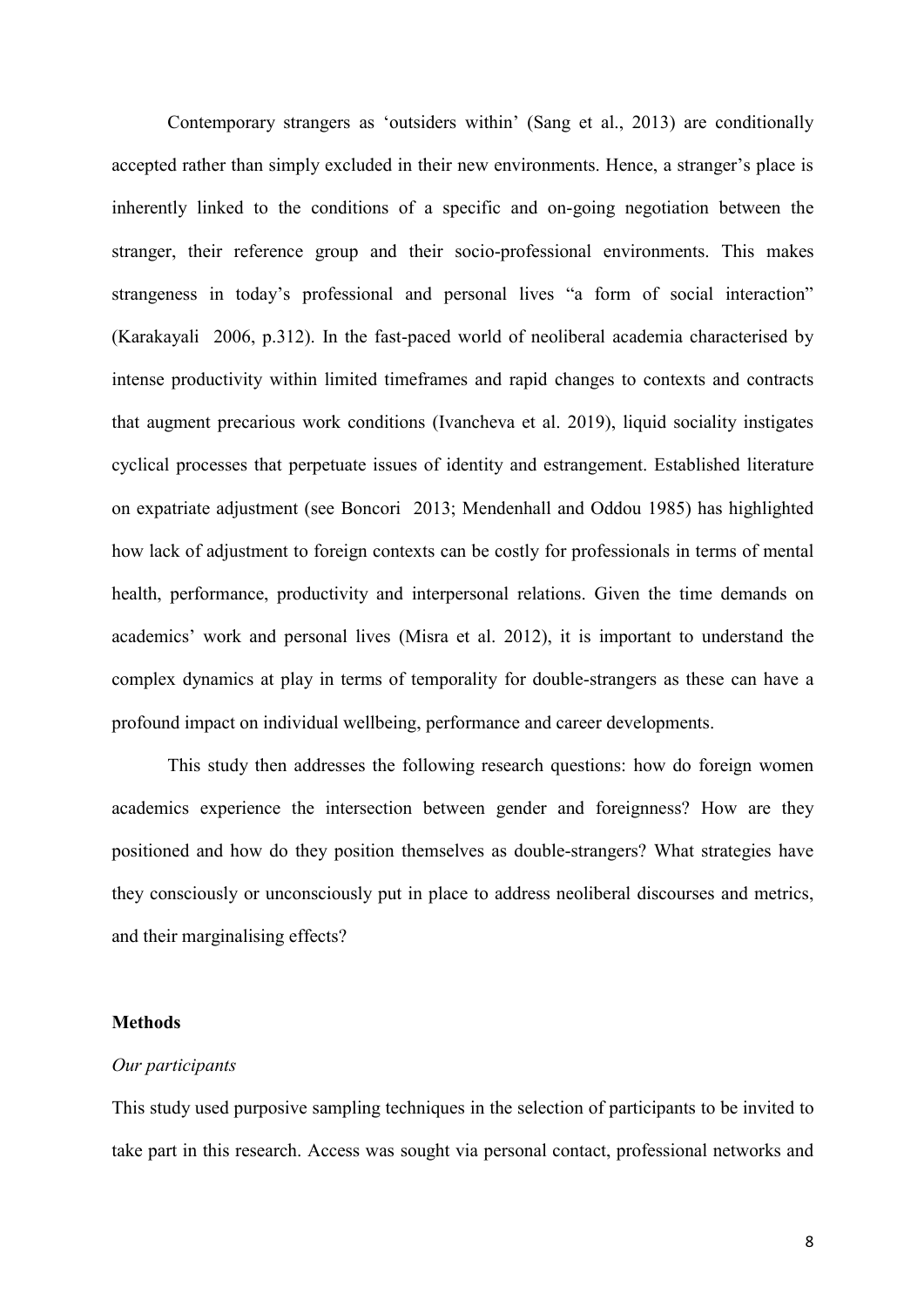snow-balling. We focussed on academics in the social sciences since the level of professional competition in those fields seems to be of a similar nature, compared for instance to humanities related subjects. Also, whilst the scarcity of women in the STEM highly maledominated environment has been addressed in various studies (e.g. Blackburn, 2017), the experience of women academics who constitute approximately half of the workforce in social sciences, their position and experience has not been adequately investigated – on average, in 2015, 51% of social scientists were women in the 28 EU and 11 adjunct states (European Commission, 2019), and in 2013 they represented 50,9% of tenured positions in the US (National Science Foundation, 2016). We interviewed women at different hierarchical levels with experience of working in a country different from that of origin. The decision to include mention of job levels (here indicated in line with the UK system which progresses from Lecturer to Senior Lecturer – Reader for research focussed contracts – and to Professor) in the presentation of the findings stems from our participants' narratives indicating that their perspective on the professional experience is highly influenced by their position. Although we recognise that different countries or cultures bring different mind frames, socio-cultural understanding and practices, and that in the 'international' higher education context not everyone is treated equally in terms of their status and cultural capital (see Joseph, 2013; Schech and Haggis, 2004), it is important to clarify that this paper does not focus on processes of racialization (see Mählck, 2013).

As our research posed some ethical challenges regarding the protection of our interviewees' anonymity (see also Morley et al., 2018), participant information is provided here in Table 1 at the aggregate rather than individual level, and pseudonyms are used in the presentation of our findings.

#### *[Add Table 1 here]*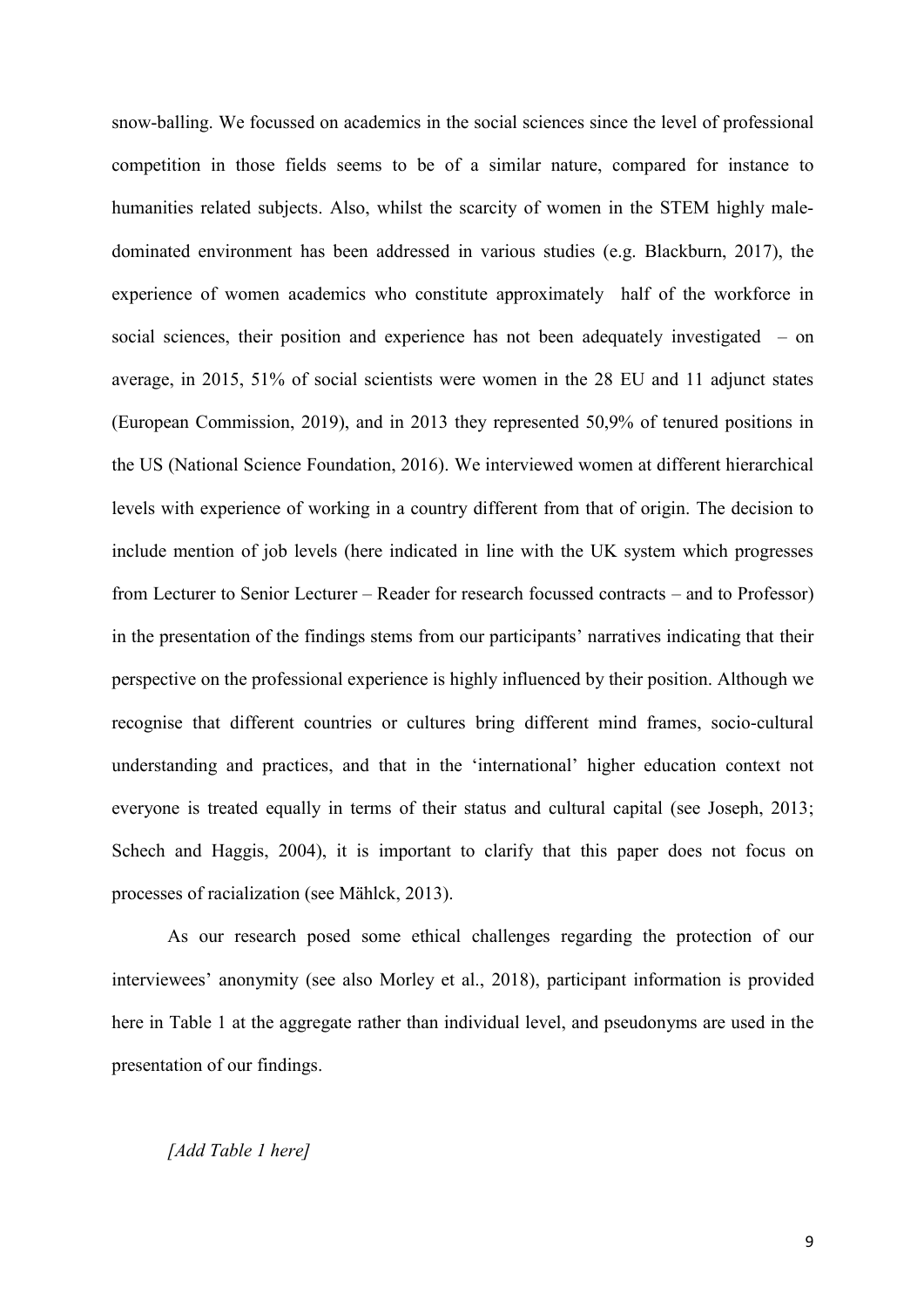The authors themselves are foreign women academics – coming from different countries of origin but both with experience of working in the UK – which provided insights and helped us establish access and rapport with our participants.

### *Data collection and analysis*

All participants were sent an ethical consent form and an outline of the project prior to the semi-structured interviews that were conducted in person or via online videoconferencing facilities, recorded and transcribed. The interviews broadly focused on the following themes deriving from the existing literature explored above, and informed by our own experience as foreign women academics: reasons and circumstances for seeking employment abroad; experience as a foreign woman in the academic context(s); their ability to maintain work-life balance; and forms of resistance.

The authors worked on the transcripts both jointly and independently, verifying analysis with each other to ensure reliability of the qualitative data analysis process and avoid bias (Noble et al., 2009). Similarly to the methodology used in other qualitative studies on the experience of women in academia (see Nielsen, 2017) we employed thematic analysis in a reciprocal process, whereby "coding facilitates the development of themes, and the development of themes facilitates coding" (Ayres, 2008, p. 4). The three cycles of data analysis initially identified sixteen main themes (labelled as career, work culture, academic profession, academic structures, negative aspects, positive aspects, family, mobility, professional values, foreignness, visible/invisible discrimination, gender issues, coping strategy, support mechanisms, identity work and socio-political context), later reduced to fourteen, with fifty-four sub-themes. We also focused on identifying similarities, differences and contradictions in the narratives of what we had recognised as different sub-groups (e.g.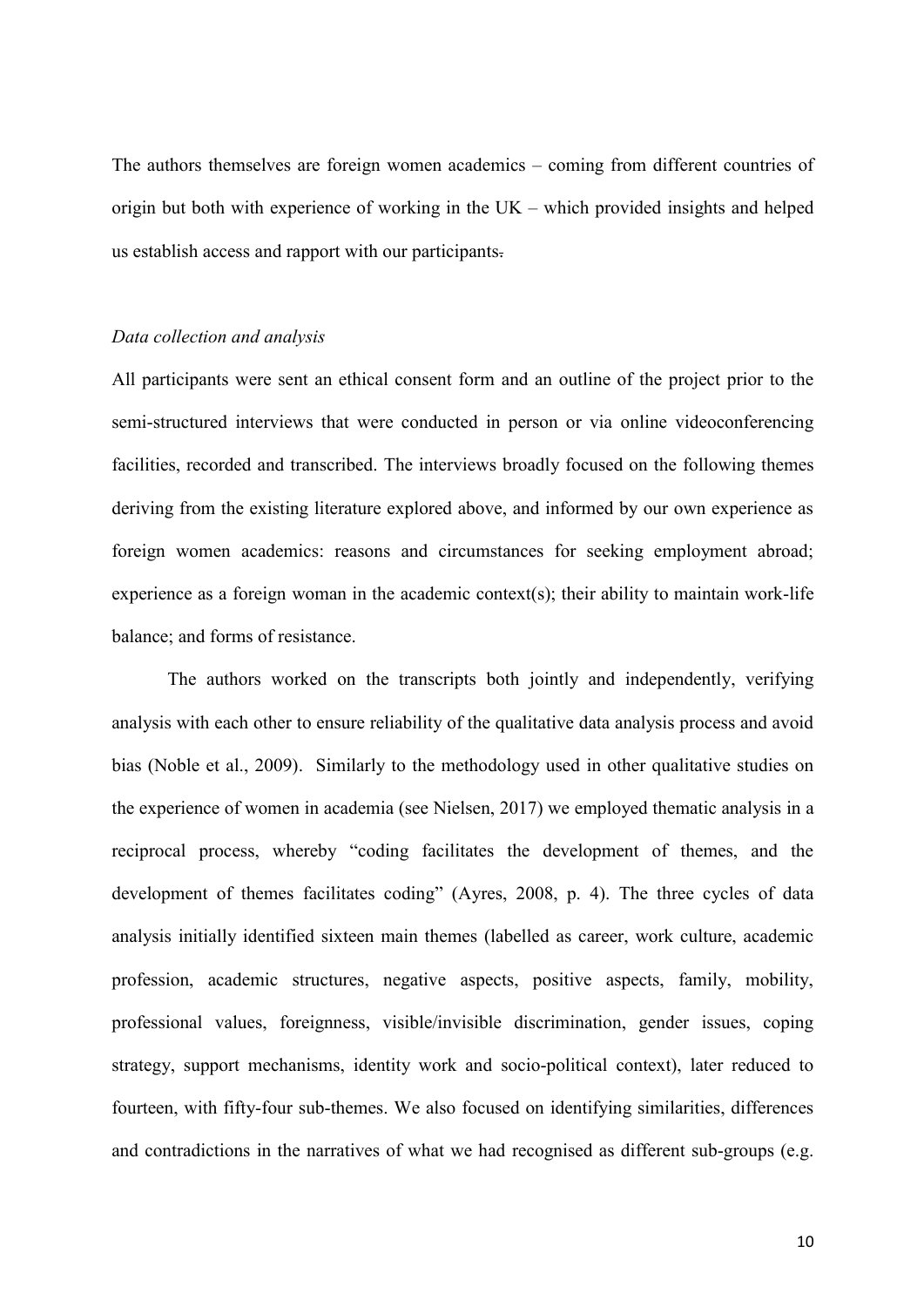people at different hierarchical levels; with children or caring responsibilities; people who were in a relationship).

Data show that foreign women's positions in academia are far from uncontested but rather marked by complex and ever-shifting moments of intersectional belonging and nonbelonging. This prompted the use of the notion of the double-stranger to present and discuss our findings: a person in a position that is permanently negotiated through power dynamics and distancing, intermittently included or relegated to the fringes, and considered part of a particular socio-cultural context without fully belonging.

#### **Making sense of the double-stranger**

## *Opportunities and obstacles for foreign women academics*

The traits discussed above in relation to neoliberal academia (marketization of research, fast pace, precarious work conditions, competitiveness) were recognised by our participants as widespread in Europe (particularly in Germany and the UK), and in Australia. Italy was identified as rapidly following this trend, although traditional and masculine praxis was highlighted as predominant there, like in Pakistan, Turkey and Colombia.

The choice to move to a different country had been a strategic one for most (18) of our interviewees, especially for those who had moved abroad during the initial stages of their career. Marta (Lecturer) like others, stressed issues experienced in her country of origin around the exploitation of PhD students and junior researchers within a highly hierarchical academic context

I saw PhD students that were doing the seminars back in [country], and I thought of them as the slaves of the professors, and I didn't want to be one. So, I came here with the idea of 'right, I'm going to a foreign context that is going to give me more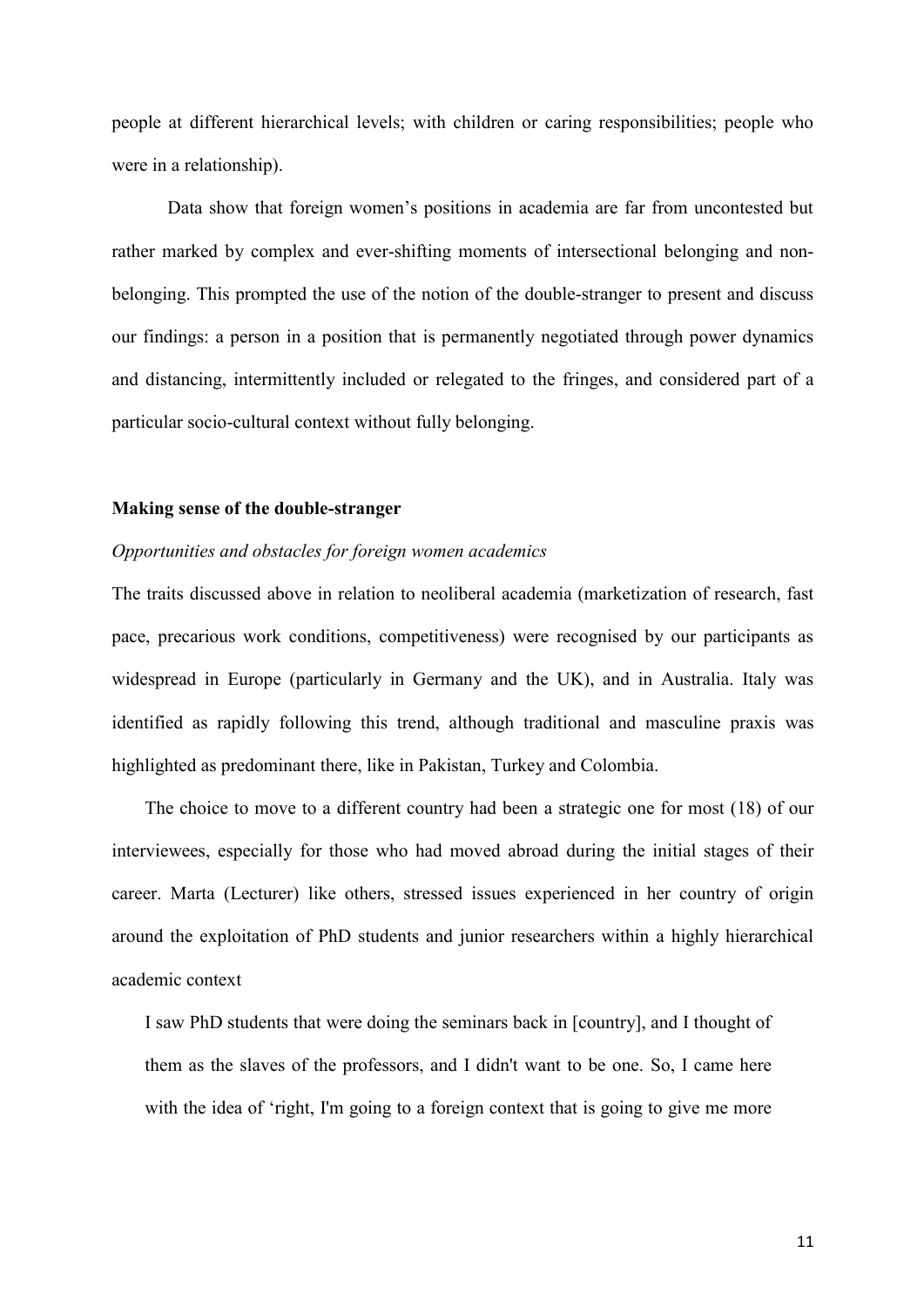independence and hopefully I will be treated less as a slave and more as an individual with some intellectual ability'.

This and other forms of nepotism or favouritism became a key motivator to go abroad for the majority of our interviewees (14). Moving to a foreign academic context, however, implies a time-consuming adjustment phase to living in a new country with a specific set of norms and socio-cultural understandings.

Whilst language issues and foreignness were considered less of an obstacle, especially after a period of initial adjustment, more significant estrangement caused by foreignness often related to misunderstandings linked to communication patterns and social conventions. In the interviews, it became apparent that communication patterns dominant in northern countries seem to collide with the ones used in the south. Specifically, women from cultural contexts in southern Europe and South America reported challenges in understanding the unspoken British code of 'appropriate' communication and behaviour which favours indirect and less emotionally charged styles. In addition, Rosaria (Reader) also noted how things that can be taken as jokes in her country of origin are not perceived as acceptable elsewhere:

In [country A] the first thing was to learn that there were social rules in terms of political correctness. So for example there is the code of honour in [country A], and jokes about the fact that in [country B] students do copy exams, they cheat on exams all the time, would not have been welcome. It's part of the culture where I come from, and it's something I would joke about there [country B]. That simply wasn't funny in [country A].

Frictions between these different ways of communicating produced particular kinds of boundaries that highlighted differences in belonging and not-belonging and thus emphasised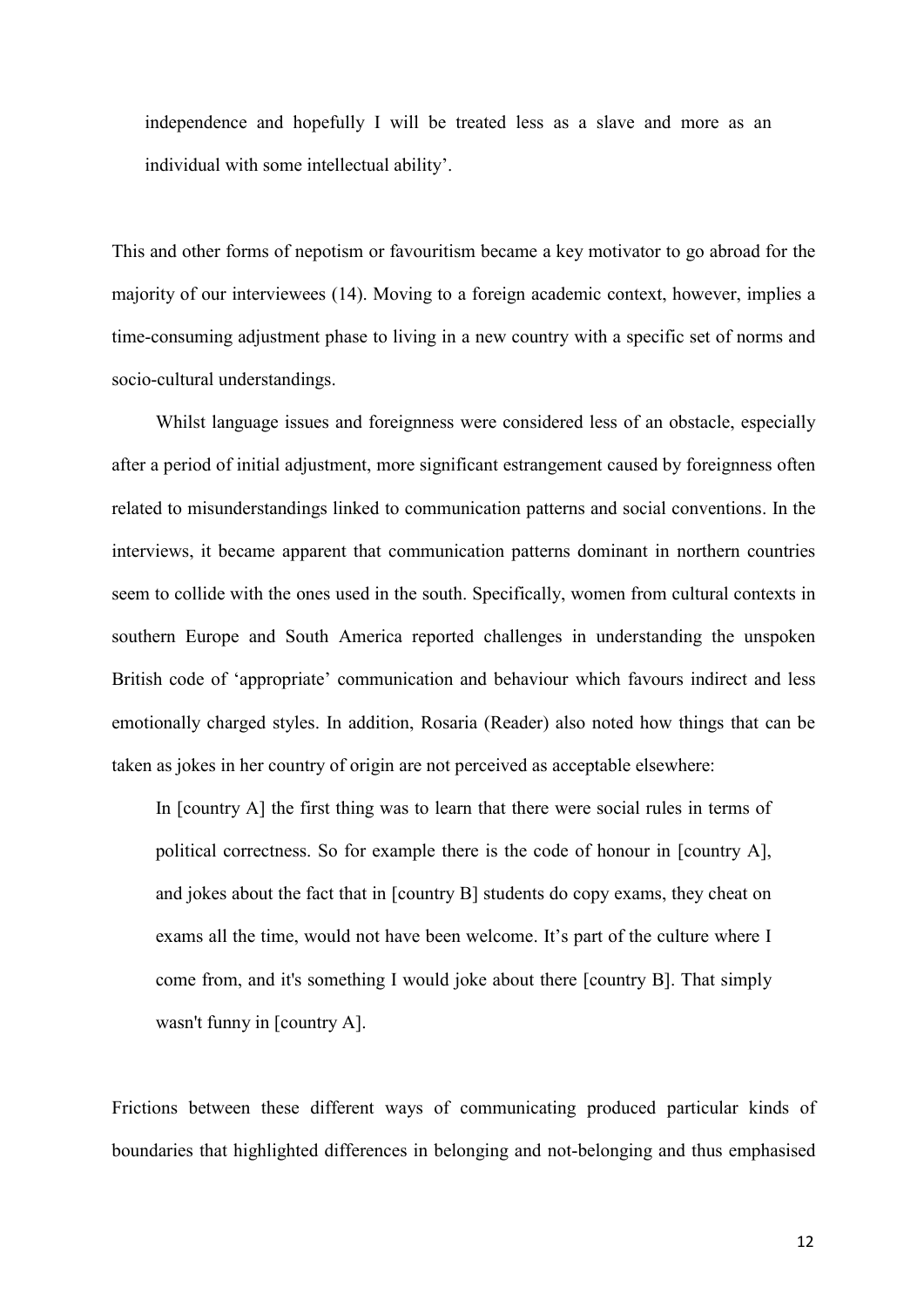the strangers' positions within their professional environment. A sense of estrangement in terms of belonging was reported in relation to various aspects: the lack of understanding of unspoken social and professional rules; the need to modify modes of expression or behaviour to conform to contextual understandings of professionalism; the required effort to invest more time in the establishment of networks and fruitful relationships; and the feeling of being valued as a member of staff. For instance, Rose (Senior Lecturer) commented

I had a colleague in the past from Serbia and a Greek colleague and you could see that when they didn't pick a certain sort of British way of behaving or, when they were a bit more forward, people didn't like it. They were trying to almost 'put them down', calm them down, because that being different makes people uncomfortable. So, is that discrimination? It's certainly something related to it.

Hence, rather than working through language barriers, our participants reported having to adapt to cultural barriers and habit related to social conventions and unwritten norms. Carmen (Senior Lecturer), recalled having to adjust in a number of ways

I wouldn't say polishing my accent [was an issue], but polishing my manners – that was something I had to work on at the beginning because I was a bit of a savage (laughs). I struggle a lot with meetings in which things are not being said directly. This gets on my nerves, and then I become, in the eyes of others, very aggressive and I have lost points many times because of that. […] I feel that I toned myself down a bit.

While for foreign women ignoring socio-cultural norms can be dangerous, especially in the case of unknown gendered power dynamics, it is their very same foreignness that can also provide a certain level of protection. It is by turning forms of imposed estrangement into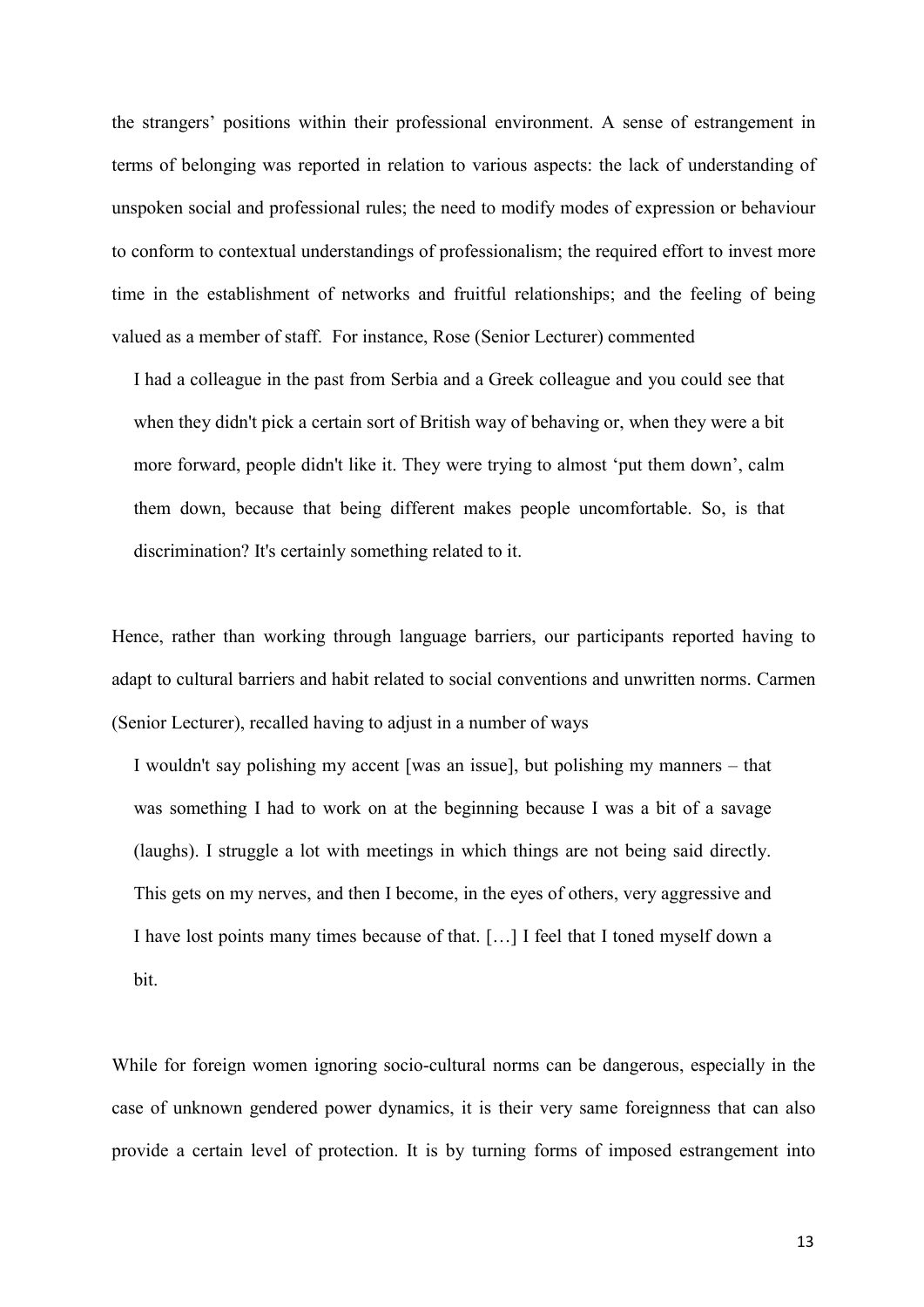proactive challenges to individuals and systems that women enacted forms of resistance. Carmen (Senior Lecturer), for instance, talked about how, after some initial frustration, she used people's preconceptions about her foreignness as an advantage

People are always trying to put you in a box, also academically. So being a foreigner has an advantage, because even if you are a bit eccentric, then they attribute that you are [southern country] and that you are too expressive (laughs). So, I must tune in my ways to try to fit into the mould, but on the other hand I know also that being a foreigner helps me.

Violating unwritten rules also included those related to hierarchies and professional behaviour – such as, for instance, the teaching allocation of less prestigious modules or subjects at lower undergraduate levels given to women; men being cited more in publications; or male professors having more powerful roles and less workload in grant work. Here, the fact that such rules were challenged (both consciously or unconsciously) by our participants in a manner considered disruptive as non-conforming to contextual praxis, highlighted a gendered order echoed in the literature whereby women are assigned roles and tasks that are not equally valued within the current neoliberal system, and subjected to inequitable division of labour. Many of our participants highlighted the impact of the time required to adjust to a new professional context. Simone (Senior Lecturer) explained how it had taken her almost four years to understand the local socio-cultural context (including the academia-specific dynamics between gender, age and hierarchy), to establish positive professional relationships, and to become more strategic in the choice of collaborators. Yet, whilst our participants reported a decrease in their sense of estrangement in terms of foreignness and belonging due to an increased ability to navigate socio-cultural dynamics and conventions, some women,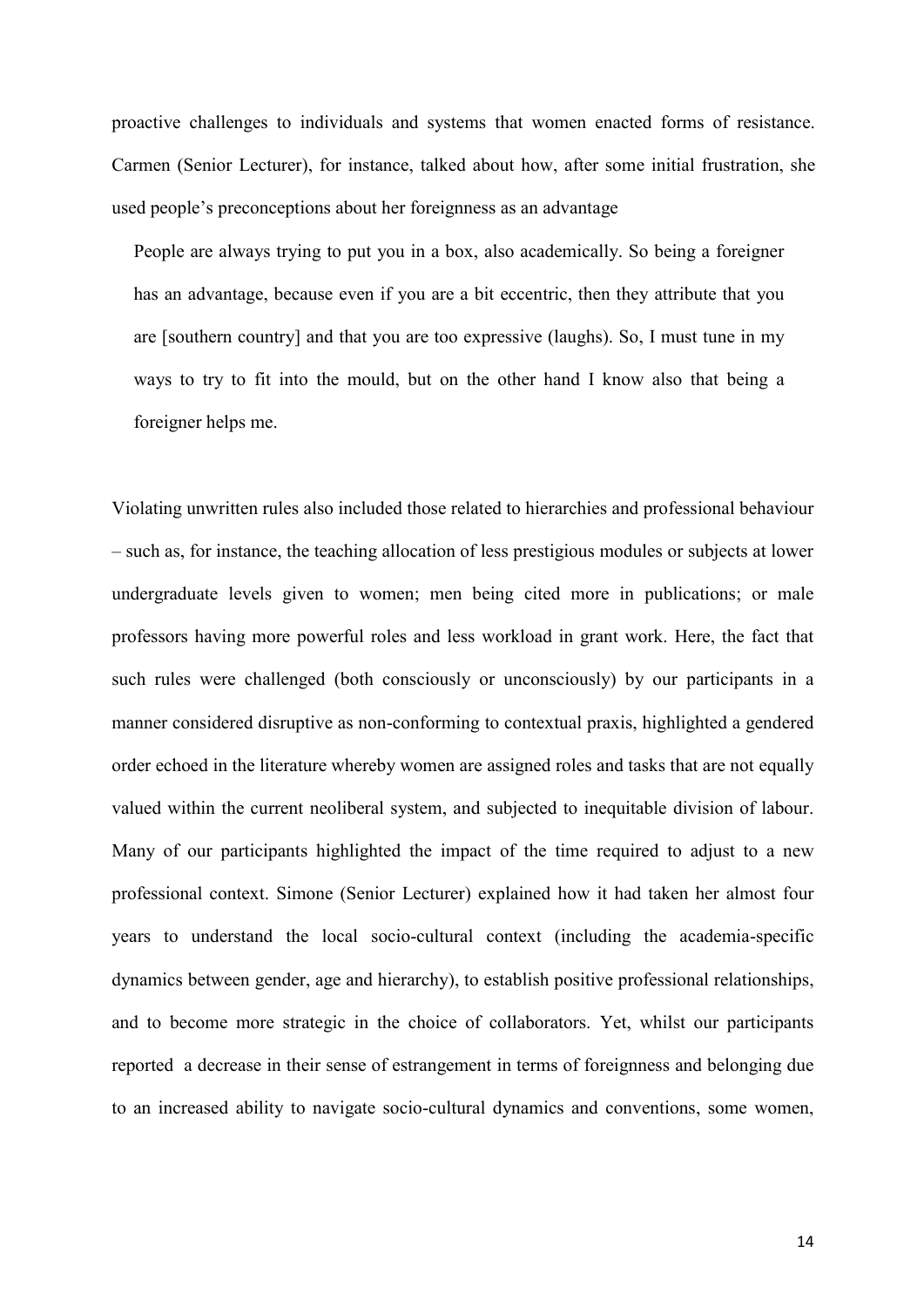like Rose (Senior Lecturer), highlighted institutional practices that later on reminded them of the conditional character of their belonging

I remember there was a colleague who applied for a job, who we all liked very much, but there was a professor who kept saying, 'yes but she needs a visa'. And I said 'so what?'.

Others reported how changes to the wider socio-political context suddenly put their sense of belonging into question altogether. For instance Dilly (Reader) reflects on Brexit: "I don't feel welcome in the country [...] the level of racism and social conflict that the referendum has triggered is something I'm uncomfortable with."

Therefore, although reminders of their precarious position as strangers were not permanent, even sporadic changes to socio-political and institutional practices destabilised our participants' sense of belonging and made them question or renegotiate their successful adjustment to the professional context as foreigners, and thus demanded a level of alertness and attention.

#### *Women as strangers in academia*

Several of our interviewees reported that, within todays' academic system, being a woman was the most significant and persistent factor in the maintenance of their marginalised position. Jane (Senior Lecturer), along with three interviewees at professorial level and some lecturers, highlighted that, even when belonging, women are hardly seen as reigning in positions of power, or in networks that benefit social capital, development and progression. She pointed out how 'There are very distinct all-boys clubs where in certain positions you just don't see a woman'.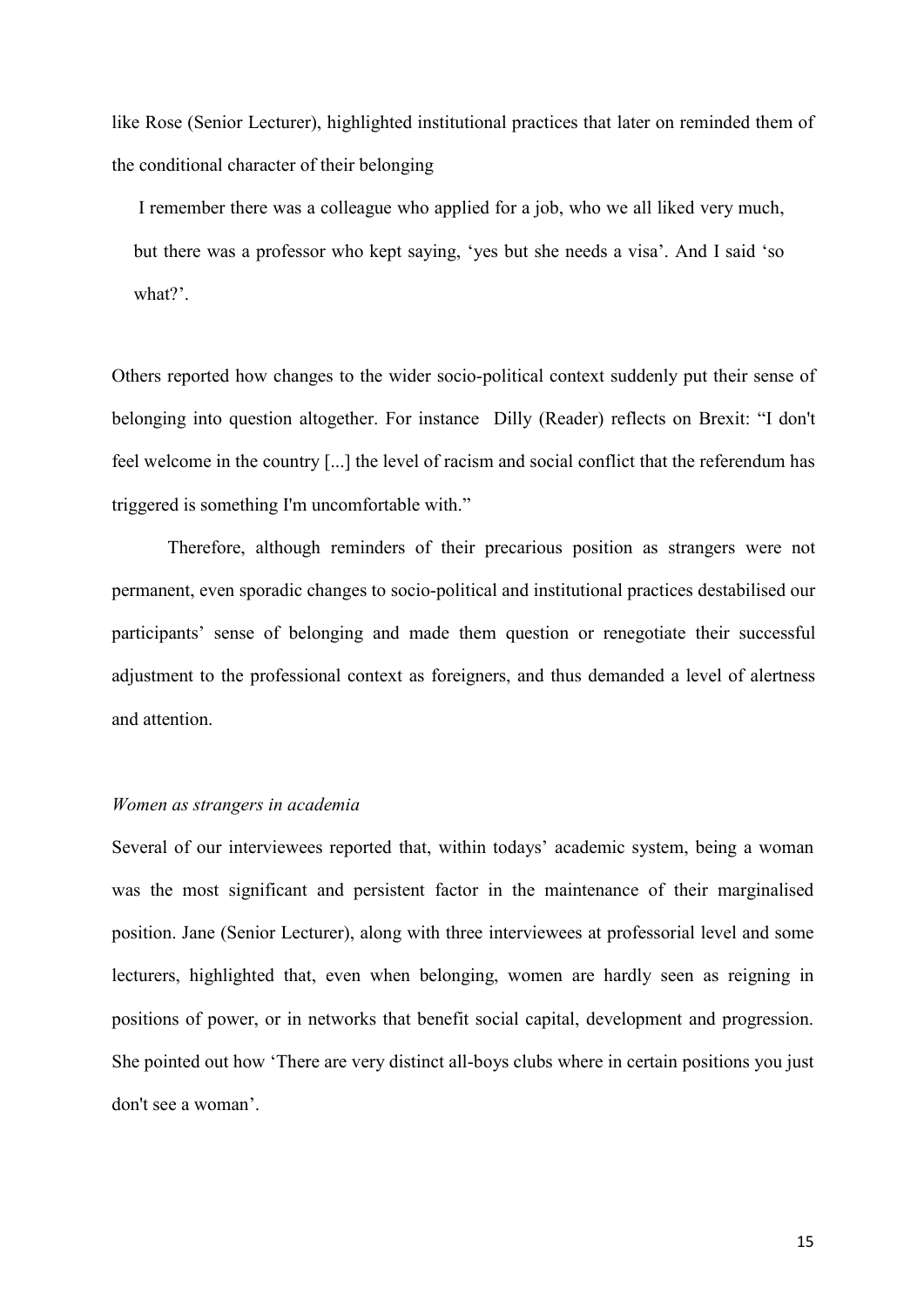Lavinia (Senior Lecturer), echoing some of her more junior colleagues, also commented on certain duties that seemed to be gendered within the workload allocation: 'as a woman you are given more pastoral roles'. Our participants reported that this unequal workload allocation also includes heavier teaching commitments and administrative roles that tend to be considered less favourably in promotion or probation applications. Narratives regarding the positioning towards neoliberal metrics were often permeated with an underlining narrative of productivity, or the lack thereof. Whilst contesting the norms that academia is now encapsulated with, over two thirds of the interviewees seemed to selfimpose the same constraints onto their lives and work practices – being highly or hyperproductive within superimposed expectations, and trying to be productive or being less productive than they thought they were expected to be. This is shown in Marina's (Lecturer) account

I had much more balance at the beginning; then it kind of slipped away for me because deadlines were getting tighter and I was having some health problems so I was not as productive as I wanted. And, instead of doing the wise thing of saying 'I will not be productive because I have a health problem', I worked more.

Rendering the metrics of productivity central to the establishment of an academic identity and the development of an academic career is an effective systemic means of pushing professionals into hyper-productive modes of working that affect other realms of their lives (Santos, 2015). Thirteen of our participants, including Rosaria (Lecturer), mentioned this as a common factor affecting their lives

I still feel that I'm able to push myself, I *have* to push, because I'm very close [to promotion] but it's not enough, still not enough to get what I want. I focus all my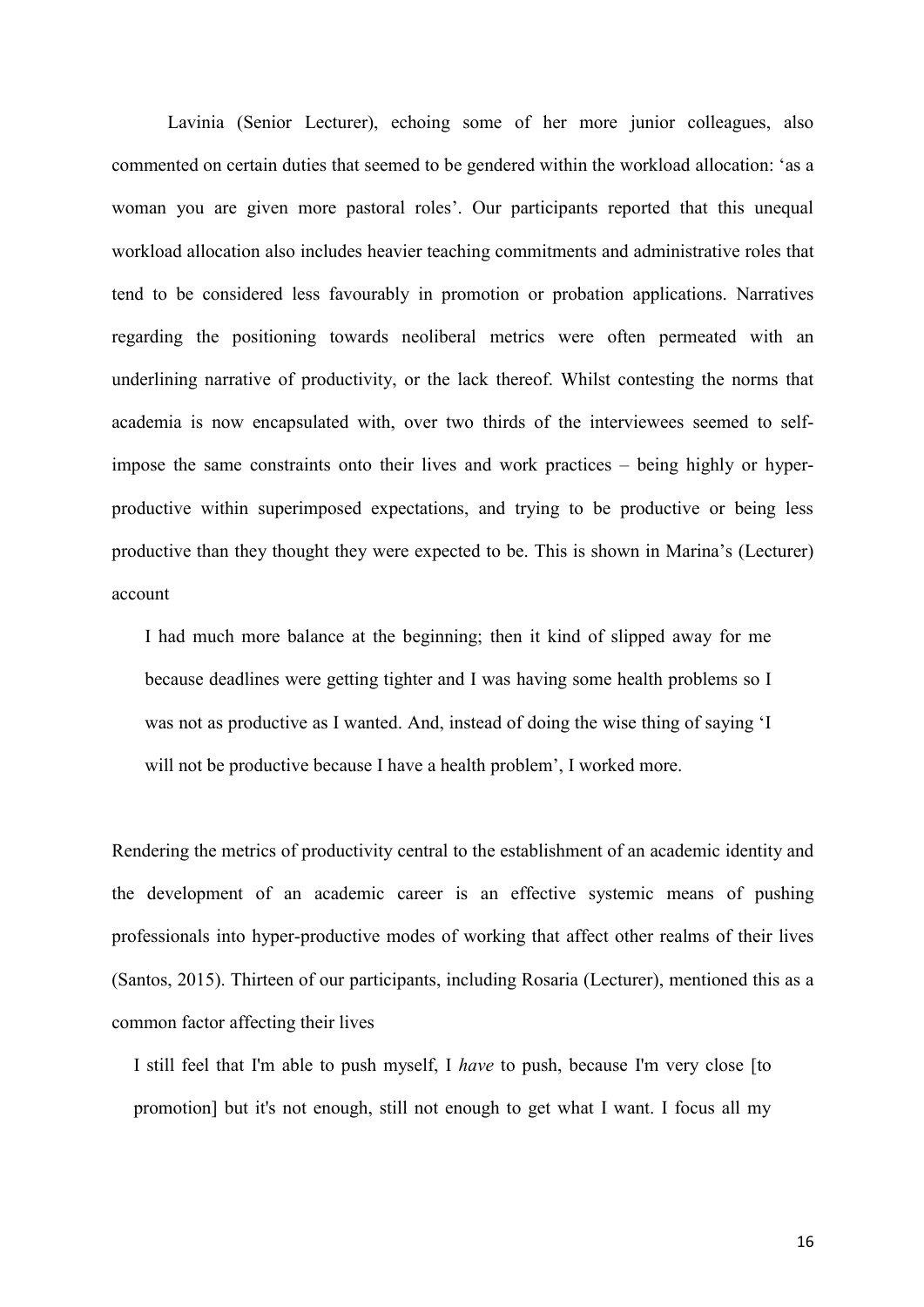energy on career or my work, this is true, and then it's inevitable that maybe the other dimension in your life becomes second.

Several reported that, in this environment marked by competition, frequent reference to the naturalised notion of women's reproductive desires and personal duties relegates women in a marginal positions as strangers within the work collective. Marina (Lecturer) stressed the disadvantage of being a woman working in a foreign context: 'How can you possibly ask me to make that fertility choice when my visa is related to my work […] and I will have to pay twice as much as a local for kindergarten.' Three participants, including Marina (Lecturer), felt estranged by a discourse centred around a double bias regarding women's assumed – but not existing – reproductive desire.

Women here *are supposed to be* mothers, and they *want* to be mothers, they are brought up with the idea that they *will be* mothers… So, I am facing a lot of unconscious bias… Like they are asking me when I am going to have kids. What the hell? It's none of your business!

Dilly (Reader) also highlights this double bias in the context of equality protocols I don't want a different contract; I don't want to be part of a protected minority… or need to be separated from people who don't have as many family responsibilities as I have. [...] There is a lot of talking about making the university a better employer for people with family responsibilities, but if that means labelling them, then NO. I don't want to be treated like a *female* academic. I'm an academic.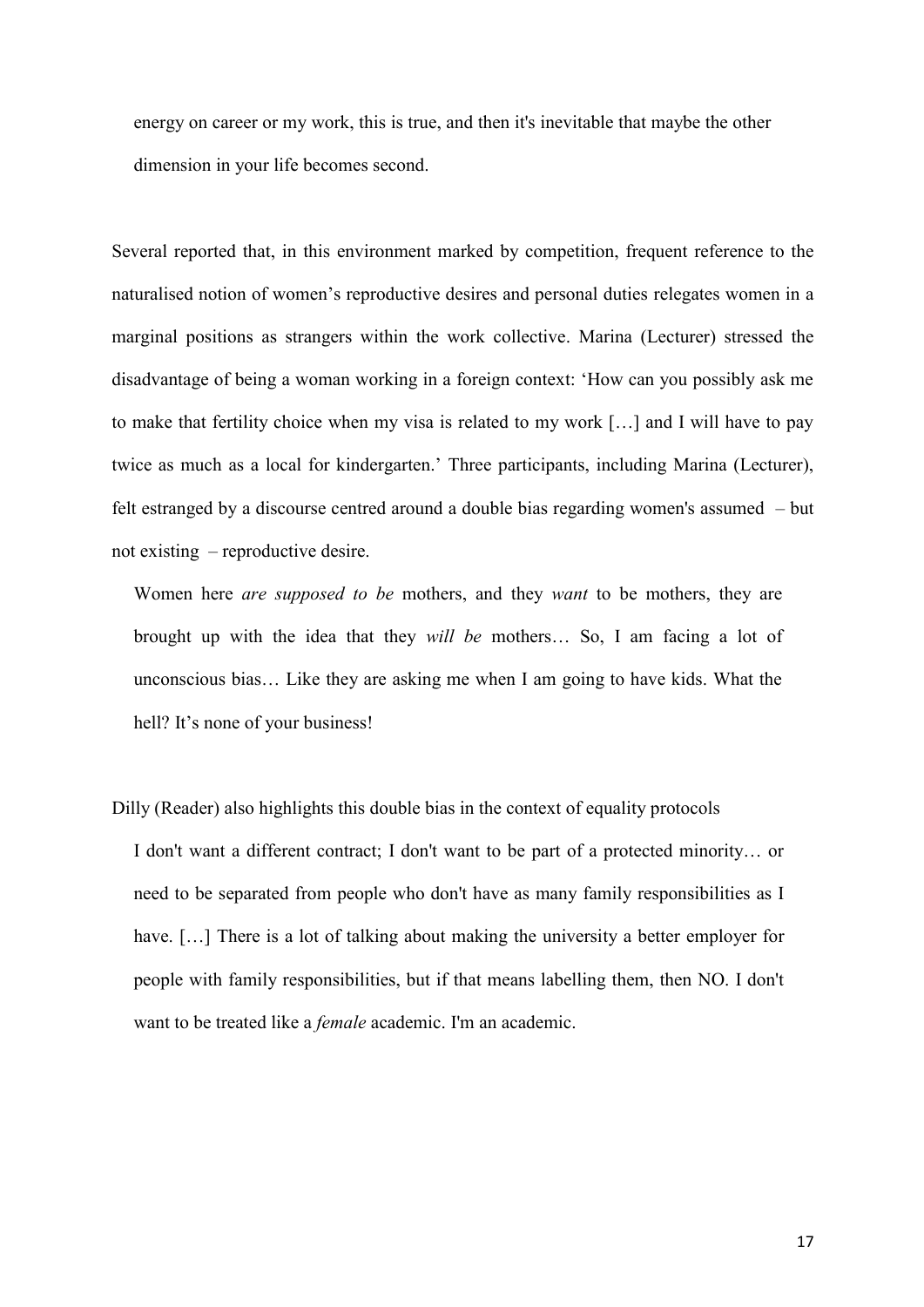This form of estrangement, however, was not just systematically super-imposed on women academics, as we noticed that Rosaria (Lecturer) and other early career academics also seemed to have internalised prejudice related to reproduction and productivity

I've realised that that motherhood has made some women much more productive in the sense that they learn to do an incredible amount of work while they are in the office, or they're able to work from home in a more efficient way compared to males or people who don't have this big commitment... So [lack of productivity for women with children] is a bias that I had in my head.

Over-emphasizing women's belonging to the domestic sphere also produces a position of not fully-belonging to the professional world. As shown in Irma's narrative (Professor), marginalisation in relation to motherhood affects women's position in that it emphasises a traditional distribution of gender-roles.

When male academics come for jobs they're entitled to them because they're the bread winners. We never question whether they have a family; we never question whether they can commit a 100% to the job. … so, I think when we employ men and women, women are always being questioned and second guessed in terms of sexuality, marital status, parenting.

Stressing women's personal commitments and limited availability for after-office-hours work can potentially serve as an indication of non-commitment and thus limited productivity. As a result, more often than not, narratives like the one presented by Rose (Lecturer) stressed the necessity to engage with heavy workloads beyond the agreed contractual working week to demonstrate productivity 'despite' family commitments.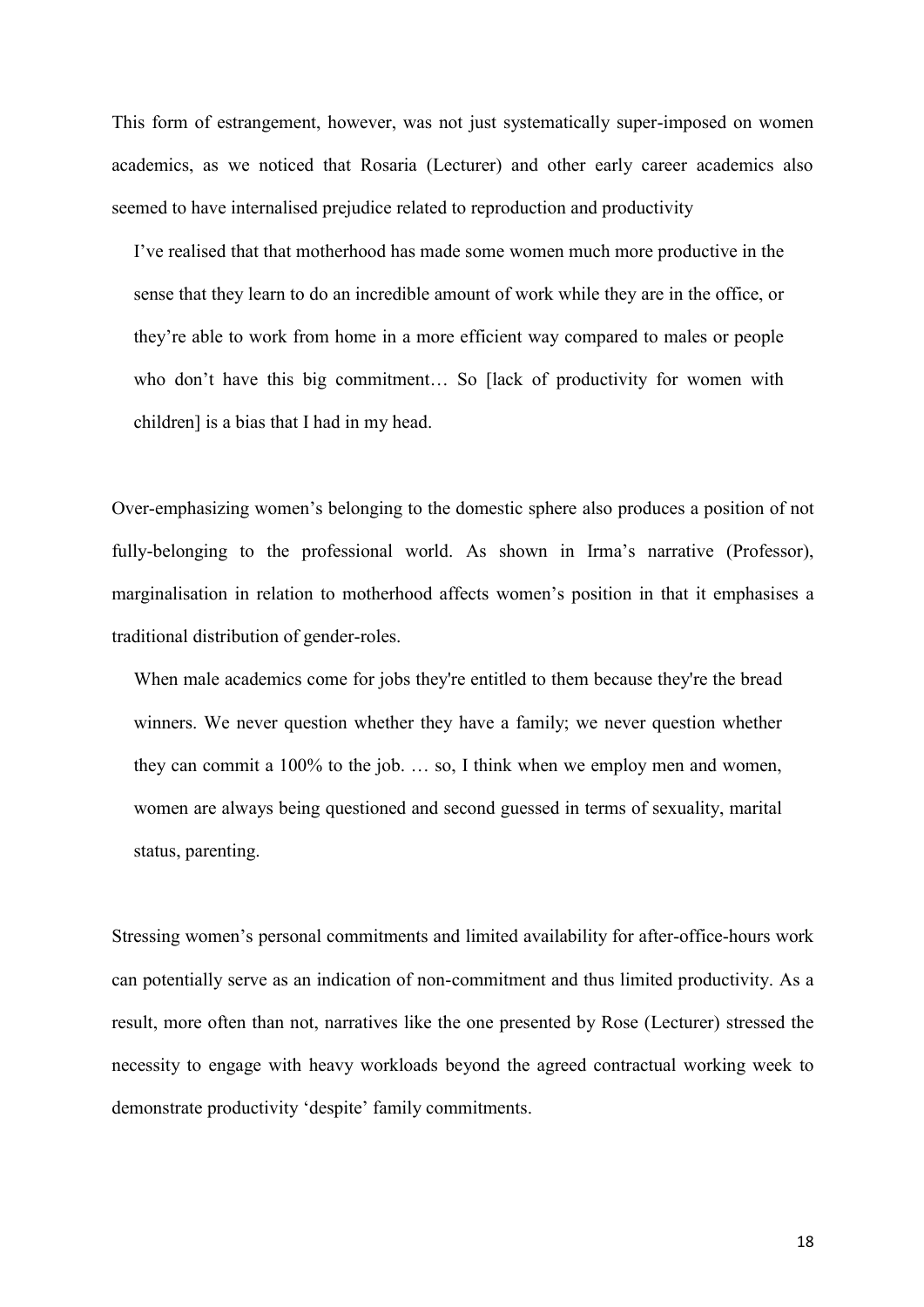Even now with the children I don't take time off. If you want to progress in academia, and you want to particularly get a professorship, you can't just work seven or eight hours a day. You have to put the time in at the weekend and in the evening because that's when you have to do your research, you know.

Three women reported resisting these dynamics by ring-fencing their family time, especially after the birth of their children, or following illness. Countering this emphasis on personal commitments, the vast majority (17) of our participants reported prioritising academic work before family commitments. This was mostly experienced as a spill-over of work into the family sphere, for instance, through tasks (especially research) carried out after office hours; absence during important moments for the family; the postponement or planning of pregnancies to fit around work; and house moves. Many, like Dilly (Reader), reported (and often regretted) working while at home, in the evenings or during holidays, in order to perform to the maximum of their abilities, evidence commitment and show the 'right' work ethos: 'There are so many pressures. And really everybody's trying to compete for the same thing. [...] I've always had very strong work ethics, you know, but I don't like to take time off to work from a holiday with the family'.

## *Self-induced estrangement as resistance*

Our interviewees displayed resistance by distancing themselves from the mainstream hegemonic practices in various ways, a process we call 'self-induced estrangement'. All but one of our interviewees questioned the neoliberal metrics of productivity that intensify academic work and normalise regular overwork. Another important aspect linked to temporal dynamics of estrangement was highlighted by Carmen (Senior Lecture) who, like others, reflected on their positionality and discussed forms of self-induced estrangement which they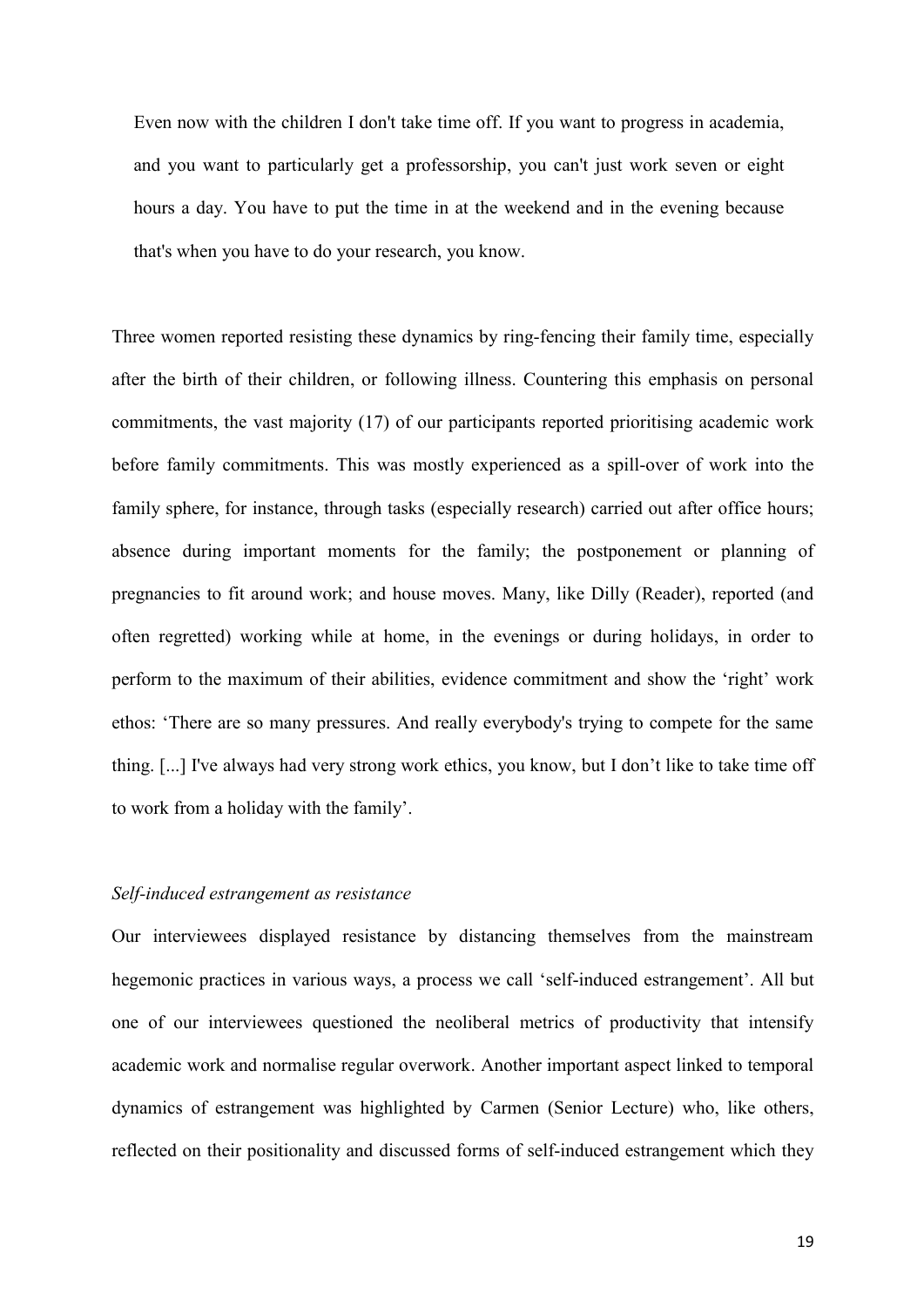had initiated as a coping mechanism and later used more strategically to resist being positioned as a double-stranger. The first strategy consisted in rejecting the necessity to play 'the academic game' within contemporary liquid academic practices

I think that it is impossible to fulfil any brief at the university at the moment. The fact that you will have to be an excellent teacher, and you have to be an excellent researcher, and also bring in a lot of money… is simply impossible. The people who attempt to play that game fail at some point… so it's like 'okay I'm not going to focus on that as the source of my worth'.

Seven interviewees, including Scarlett (Professor), told us that the best strategy to cope with estrangement in the workplace lies in relationships, especially in mentoring opportunities provided by other female scholars, and non-male networks experienced as safe spaces aimed at embracing rather than excluding the stranger. The traits of the double-stranger – woman and foreigner – are then used to enact a form of camaraderie that could support the individual scholar in meeting or resisting institutional expectations.

However, negotiating relationships with other more senior women academics or foreign male members of the academic workforce was reported by our participants as being particular tricky, especially when questioning relations that produce advantages for those in dominant positions. Resisting or disrupting positions of privilege and power supported by institutional structures that exploit the productivity of the marginalised, however, may threaten the structures set in place that are functional for keeping the neoliberal academia running. Sabrina (Lecturer) stressed how this kind of resistance can have both a negative personal and professional impact: 'I had to pay a price [for my resistance], because I didn't get leave for my honeymoon, and I could not go to conferences'.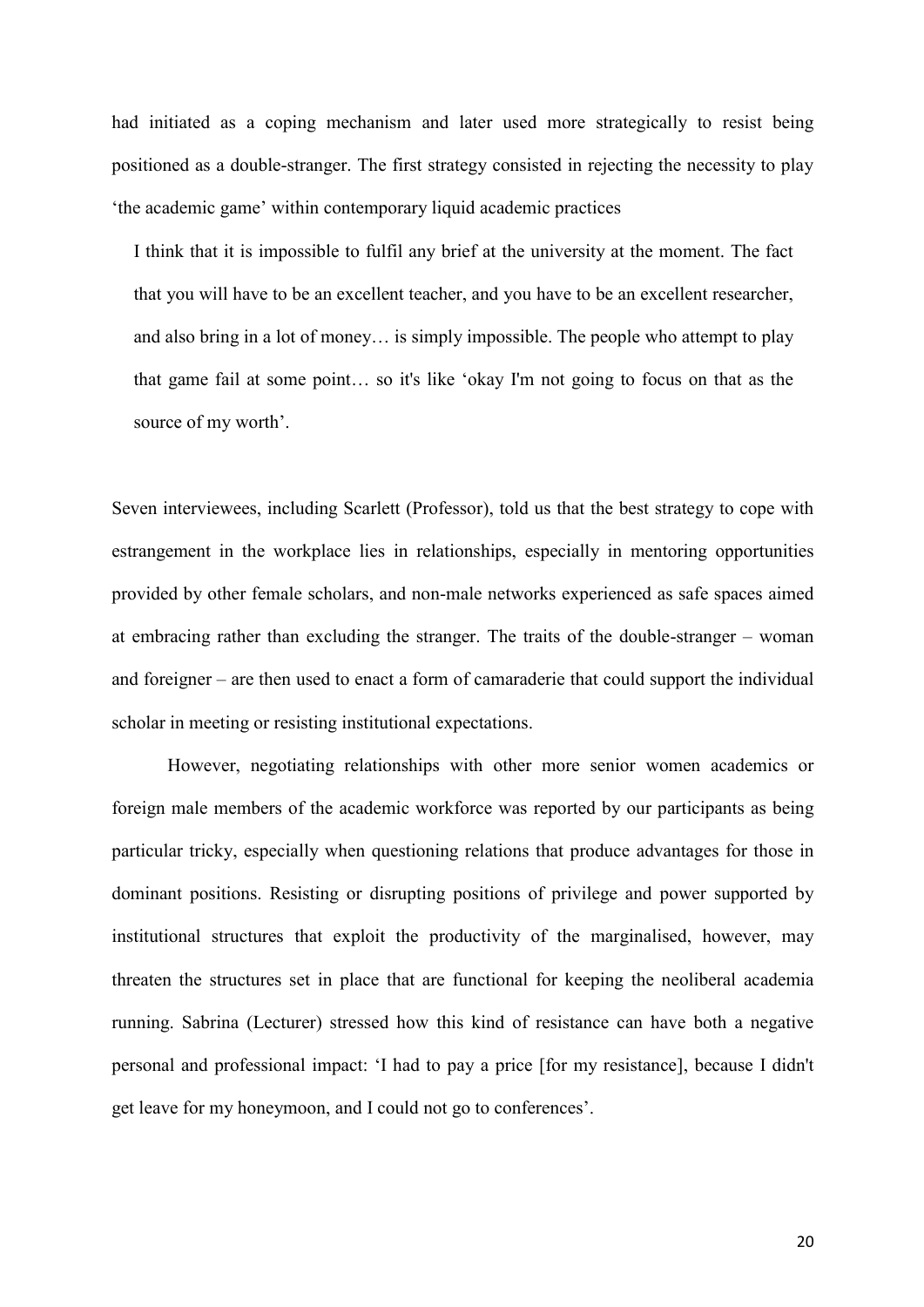Other ways of coping with gendered dynamics included learning to 'say no' to roles that do not contribute to career advancement, as well as becoming aware of issues around presenteeism and patriarchal measurements of performance. Resistance here was later performed by becoming increasingly strict with the time and space dedicated to work in order to preserve work-life balance, but also by dedicating the right amount of time and effort to strategically meaningful tasks in terms of career development. Interestingly, Simone (Senior Lecturer) and other interviewees reported that, whilst frequent reference to women's private commitments served to render them strangers within the academic environment, their family commitments could also be seen as a valuable resource to reinforce boundaries and gain a healthy level of distance from highly exploitative mechanisms. Further, family members who support women scholars in the monitoring of work and family boundaries could also be used as a springboard to instigate resistance:

Two years ago, I went on holiday and I was waiting to hear from a journal. So, I kept checking emails a few times a day, and we didn't have access at home, so I had to go somewhere. And it just basically ruined the holidays because I kept checking... I sometimes try not to check emails on weekends – it's tough, but I'm working on it, so I'm trying to establish some boundaries. And also the husband tells you that, well, actually you shouldn't work.

Hence, we found that self-induced estrangement, strategic coping and resistance to being exploited as a double-stranger within the academic professional context were implemented in both formal and informal ways by our participants as women and foreigners. Therefore, although the precarious position of being an outsider within can be prone to exploitation, it can also become a personal and professional resource to draw from in order to engage with coping and resistance.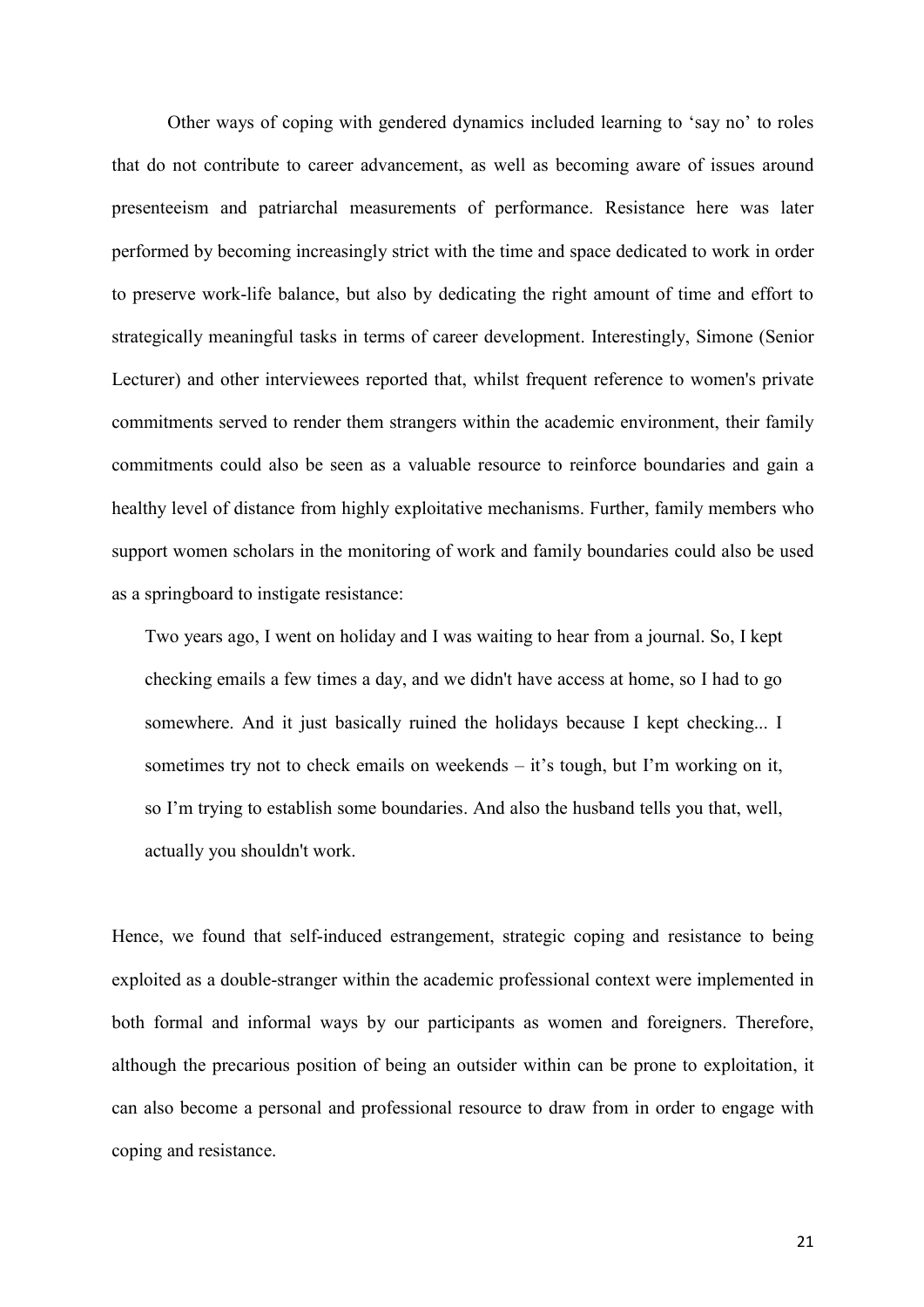### **Discussion**

According to Kemp and Rickett (2018, p.343) foreign working women are still "hidden from view in academic studies". Using the notion of the double-stranger, this article examines the ways in which foreign women scholars make sense of their work-lives within the context of liquid academia, thereby contributing to a literature on foreign women academics' lived experiences of contemporary higher education. Our findings suggest that in the academic workplace foreign women academics are systemically rendered strangers – a professional position which our participants described as being situated between belonging and nonbelonging, and articulated through different qualities and actions.

In agreement with Sang et al. (2013) our study highlighted that multiple categories of difference do not mean multiple jeopardy at the level of careers, or at least not to the same extent. Within the academic professional setting, the two sides of the double-stranger did not seem to carry the same weight in terms of marginalisation. The vast majority of our participants explained how estrangement resulting from foreignness seems to be to a certain extent malleable, and also contingent to time and adjustment; however, gender related strangeness was considered more fixed in terms of time and intensity.

Expanding previous studies by Johansson & Śliwa (2014) and Śliwa & Johansson (2014, 2015), our participants' narratives revealed a temporal layer to the understanding and management of their professional identity as foreign women academics with the individual categories of difference – woman and foreign – displaying different temporalities and rhythms: foreignness-induced estrangement is imposed on them and stronger at the beginning of their job abroad (due to socio-cultural misunderstandings, contextual habits, mannerisms and linguistic issues). Later it often becomes dormant and can be used both as self-induced estrangement and as a form of resistance, coping or empowerment. Occasionally, however,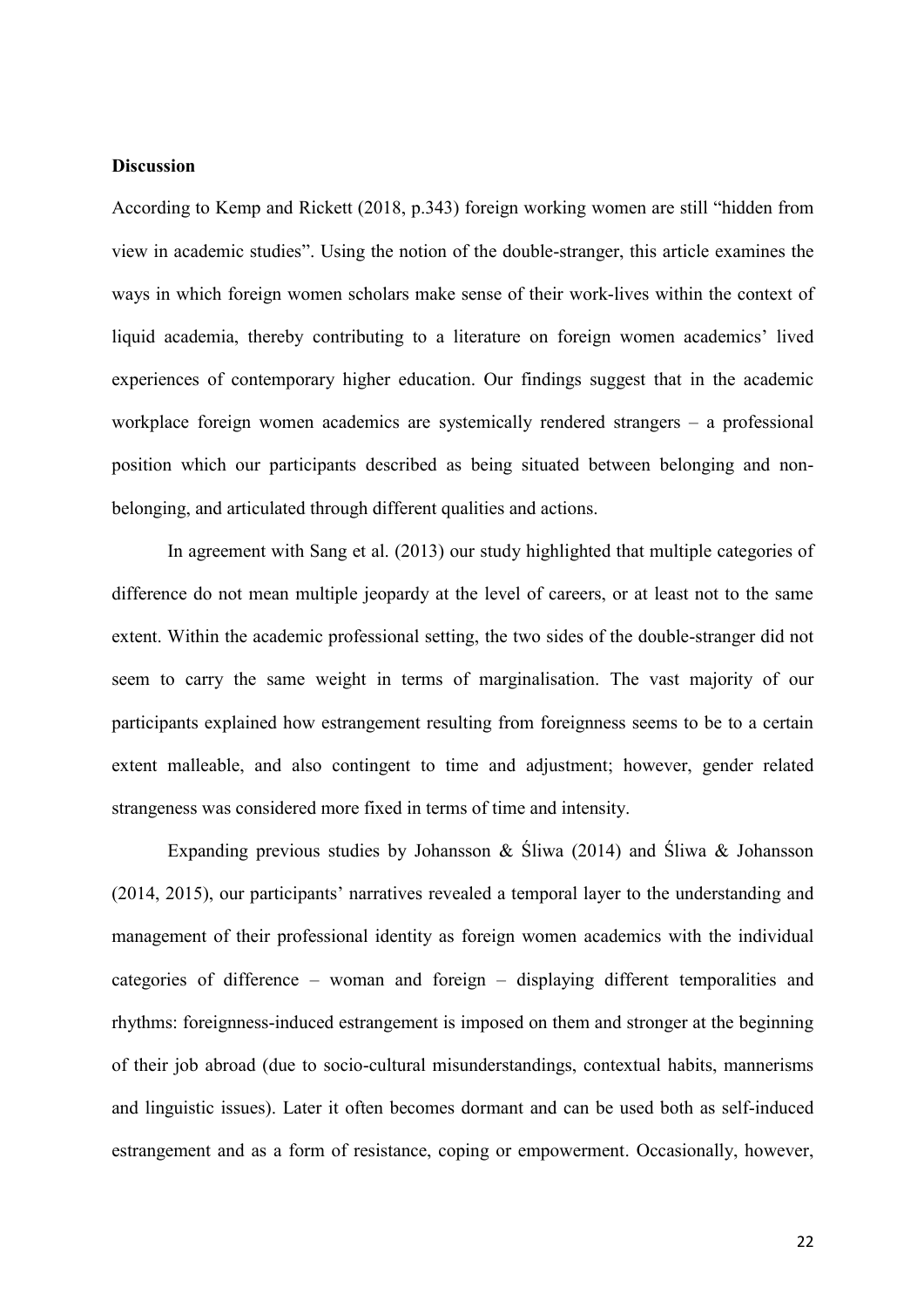the category foreignness becomes foregrounded again, for instance in institutional procedures but also through changes in socio-cultural practices or discourses. These instances then become reminders of the conditional character of our participants' belonging to their professional context and can destabilise people's sense and legitimacy of belonging.

Being a woman in academia, instead, seems to be a position of ongoing strangeness that is more rigid. Albeit articulated in different ways along their career path and life stages, this form of estrangement seems to remain in place over time. For instance, whilst discrimination in terms of promotion and role allocation were common across the different job levels, early career academics stressed the challenges faced in terms of access to networks and social capital development (see Angervall et al. 2018). More established academics highlighted issues related to the effects of workloads on family life and child rearing in connection to the need to conform to neoliberal metrics and requirements that they had not 'signed up for' at the start of their career. This finding corresponds to Bailyn's (2008) assumed hierarchy between different forms of strangeness, but it highlights a temporal discrimination within these two intersecting criteria of academic identity.

The traits of today's 'neoliberal liquid academia' were prominent in our interviewees' narratives. Neoliberal academic practices render possible and exploit this position of the stranger in a particular way. In contrast to Czarniawska and Sévon (2008) who showed how foreign women's double-strangeness served to wedge their way into a work context that systematically excluded them, here exclusion is situated within the contemporary academic system. The "built-in temporarinesss of all engagement" (Bauman, 2005, p.25) that is perpetuated by current meritocratic systems and metrics suggests that 'not getting in, whilst simultaneously not falling out of the system' leads to particular forms of exploitation that are aggravated at lower hierarchical levels. The resulting overwhelming demands on time, effort,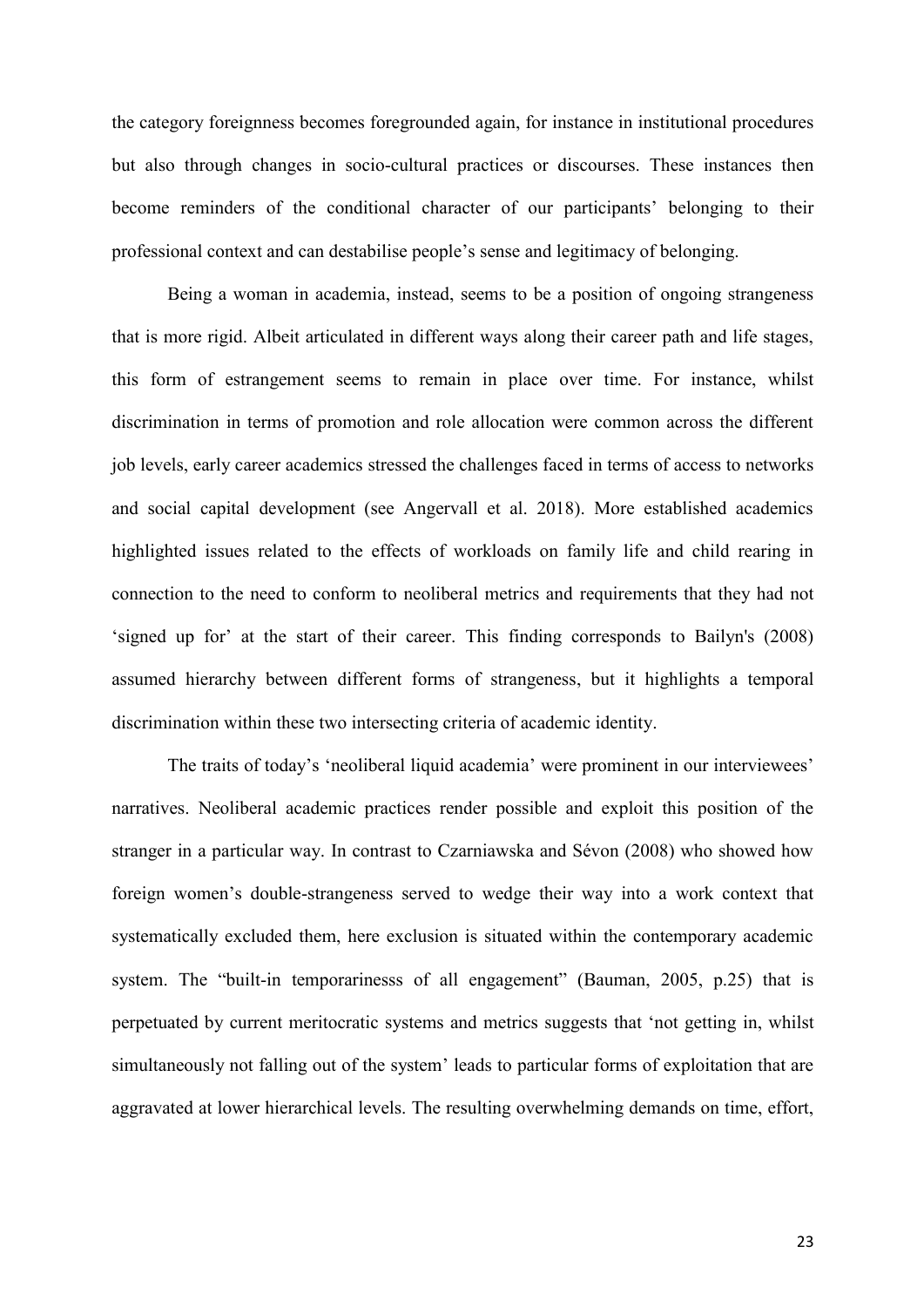relationships and workloads exact an isolating psychic and physical toll that is neither reasonable nor sustainable (Slaughter and Rhoades, 2004).

In line with previous research (Śliwa and Johansson, 2015), meritocracy – often identified as a key motivator to move abroad – was a dominant theme in over half of our participants' narratives. However, buying into the meritocracy discourse had two unintended consequences for our participants: the need to become hyper-productive within a limited amount of time (Mountz et al., 2015); and the negative effects experienced both at the individual and collective level. For many, the quest for meritocracy effectively translated into self-monitoring, which constitutes an effective means for ensuring high productivity without the necessity of apparatuses of control. Our findings shows that within this discourse of meritocracy women's position as strangers is collectively and systematically produced – and often internalised – by overemphasizing women's reproductive desires and duties that challenge the neoliberal ideal of a work ethic that is based on patriarchal metrics of productivity. This often contributes to the unacknowledged exploitation of female academic labour (Angervall et al. 2018) and legitimises the allocation to women of particular tasks often rejected by men (e.g. pastoral or caring roles, lower administrative duties and heavier teaching load).

With the increasing frequency of 'academic migrations' both within and between countries, foreign women academics have become a particular type of expatriate in search of enhanced visibility and permanent employment (Herschberg et al. 2018; Stalford 2005). This condition requires investments in terms of time, cognitive load and emotional labour in order to adjust to the new socio-cultural context and manage one's new identity as a stranger. This study has shown that the built-in temporality of professional engagement which liquid academia is thriving on places most of the burden of belonging and adjustment on individuals. This is implemented by ignoring or delegating institutional and systemic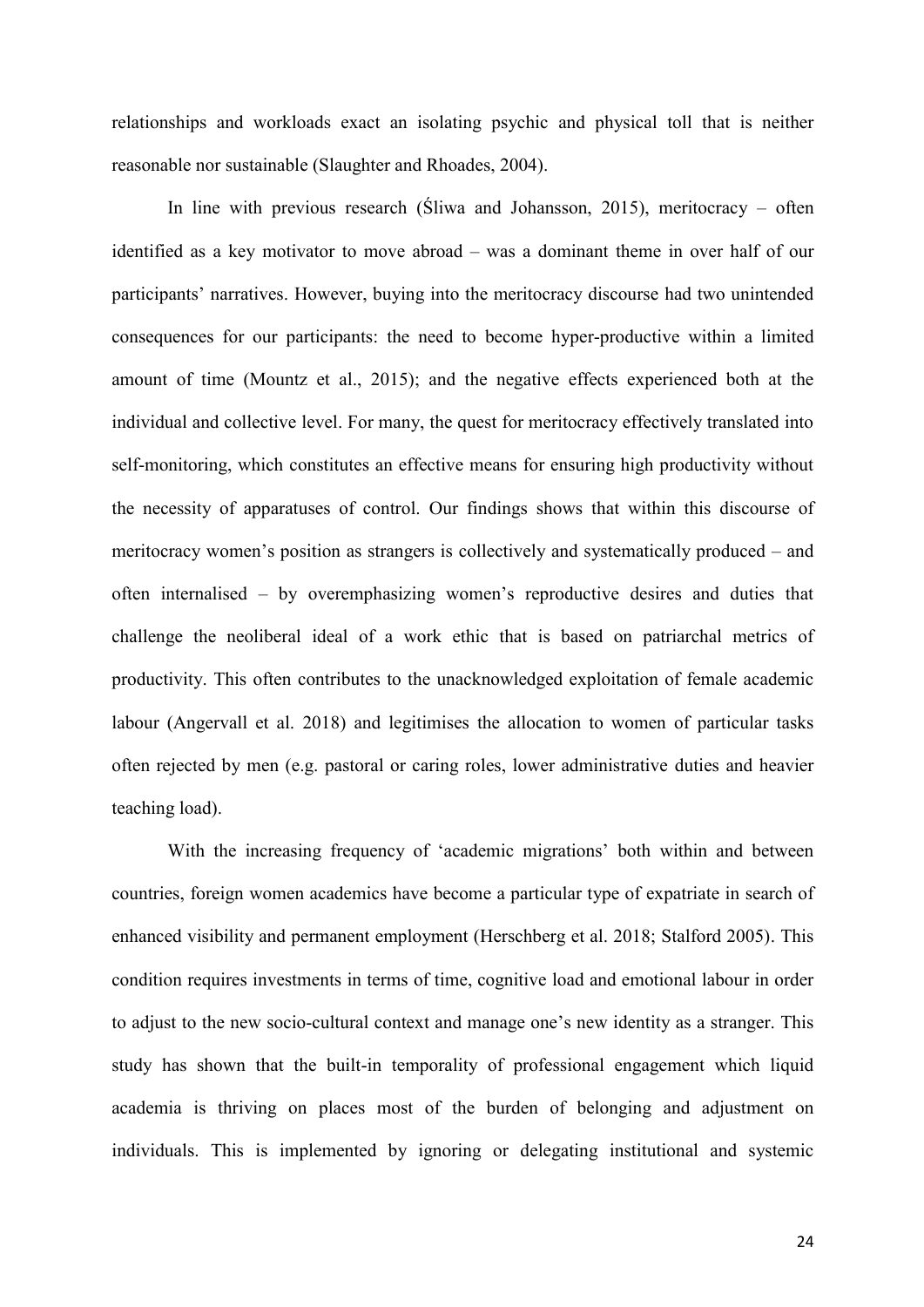responsibilities for securing and maintaining the wellbeing and status of its international workforce.

The temporal dynamics characterising the position of double-strangers identified through the analysis of our data highlights a complex relationship between adjustment and resistance. As our participants became more aware of and familiar with the socio-cultural factors related to their professional context, many reported feeling less estranged as foreigners. For some women, the enhanced understanding of their academic environment brought a realisation of hidden or unwritten forms of gendered marginalisation, which revealed the need to engage with acts of coping or resistance – either as foreigners or women. Whilst coping mechanisms were implemented to survive within an environment or tolerate specific situations, and often came as a passive reaction to issues experienced at the beginning of the foreign experience or as a result of changes in personal circumstances (e.g. caring responsibilities, a new relationship or having children), acts of resistance were purposely put in place to change or challenge the status quo, and to make a difference either in their personal circumstances or for others.

Data from two-thirds of the women in our study suggest that on-going experiences of estrangement also lead to a particular distance – which we refer to as self-induced estrangement – which questions the legitimacy of such structures and gives way to resistance strategies that are multiple and ambiguous. Resistance here implies agency rather than mere reaction, which for our interviewees took place both at the individual and collective level, but not at the institutional level suggested by Mergaert and Lombardo (2014).

Similarly to Johansson and Śliwa's research (2014) seven of our participants reported consciously working on the establishment of their 'stranger position' by manipulating the environment to produce different dynamics, consequences and opportunities over time. Contrary to the findings from Toffoletti and Starr's study (2016) where the interviewees' lack

25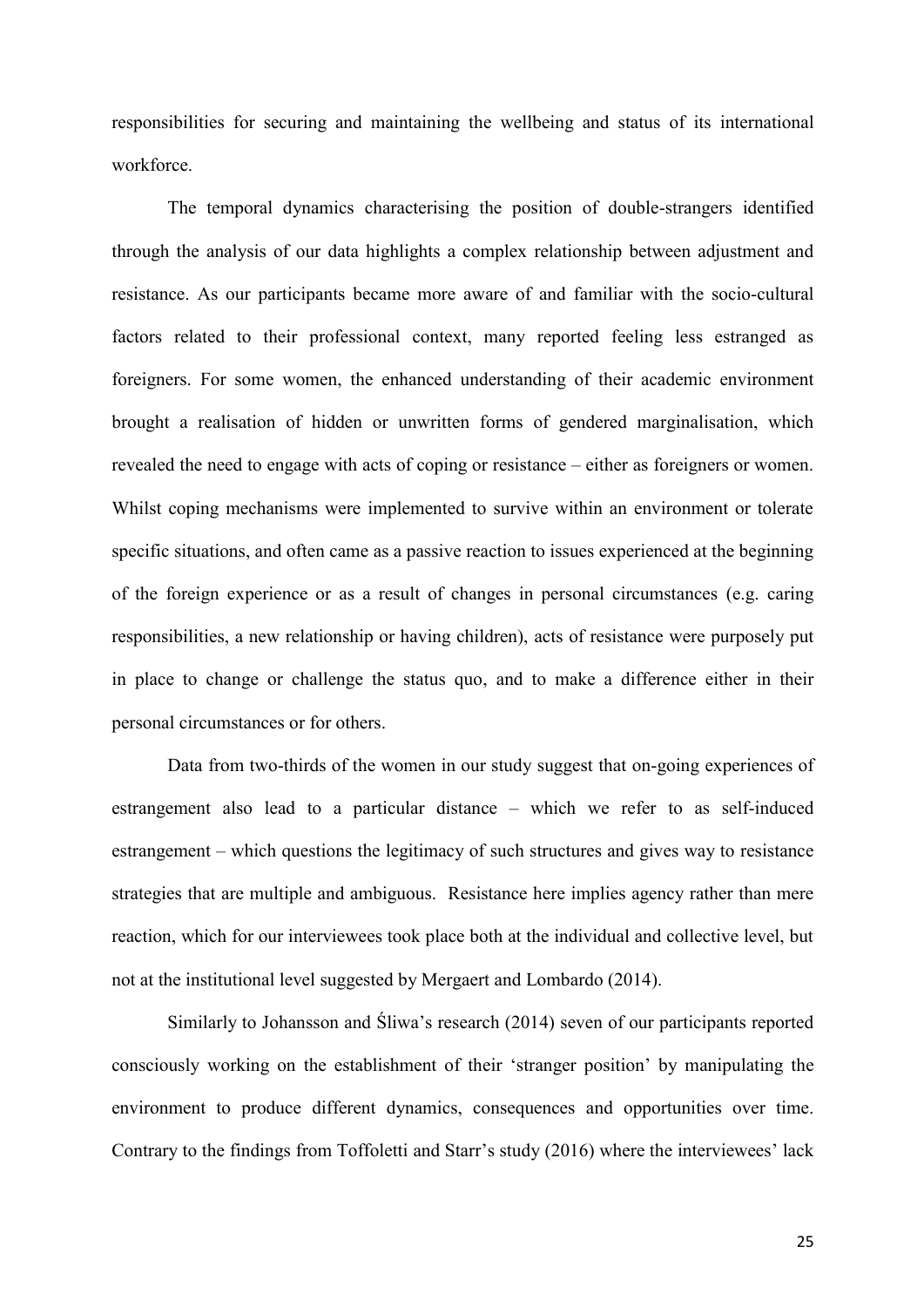of work–life balance was considered a personal issue, our participants placed significant stress on the systemic level of responsibility. The vast majority of our participants positioned themselves both at the centre of the problem and at the margins, thus performing a strategic and conscious balancing act in moving between being considered strangers and self-induced estrangement.

### **Concluding remarks**

This article has shown how the positionality of the stranger – as someone who is included and excluded, that belongs and does not belong at the same time – is engaged with and maintained within contemporary academic work-lives. Far from being an unambiguous position, it produces complex and sometimes contradictory effects that can become functional forms of exploitation within contemporary academia or be used to mobilise both compliance and resistance. Echoing Bailyn (2008), and drawing from the notion of the double-stranger within an intersectional framework, this study poses that there are different dynamics and temporary hierarchies between different forms of strangeness (i.e. being foreign; being woman), whose functionality as categories of disadvantage or resource for resistance is not simply additive and may develop over time.

Introducing a temporal dynamic to the interplay between two categories of difference, this study shows that the precarious position of the double-stranger is reinforced through the varying rhythms through which categories of difference are articulated. This creates a permanent yet oscillating state of the double-stranger encapsulated within cycles of belonging and non-belonging. While being woman appears to be a rather constant form of estrangement in othering academics within their professional environment, the category of foreignness is more subject to change over time, as it can improve after an initial period of adjustment to then become dormant, with the occasional threat turning into a destabilising factor for the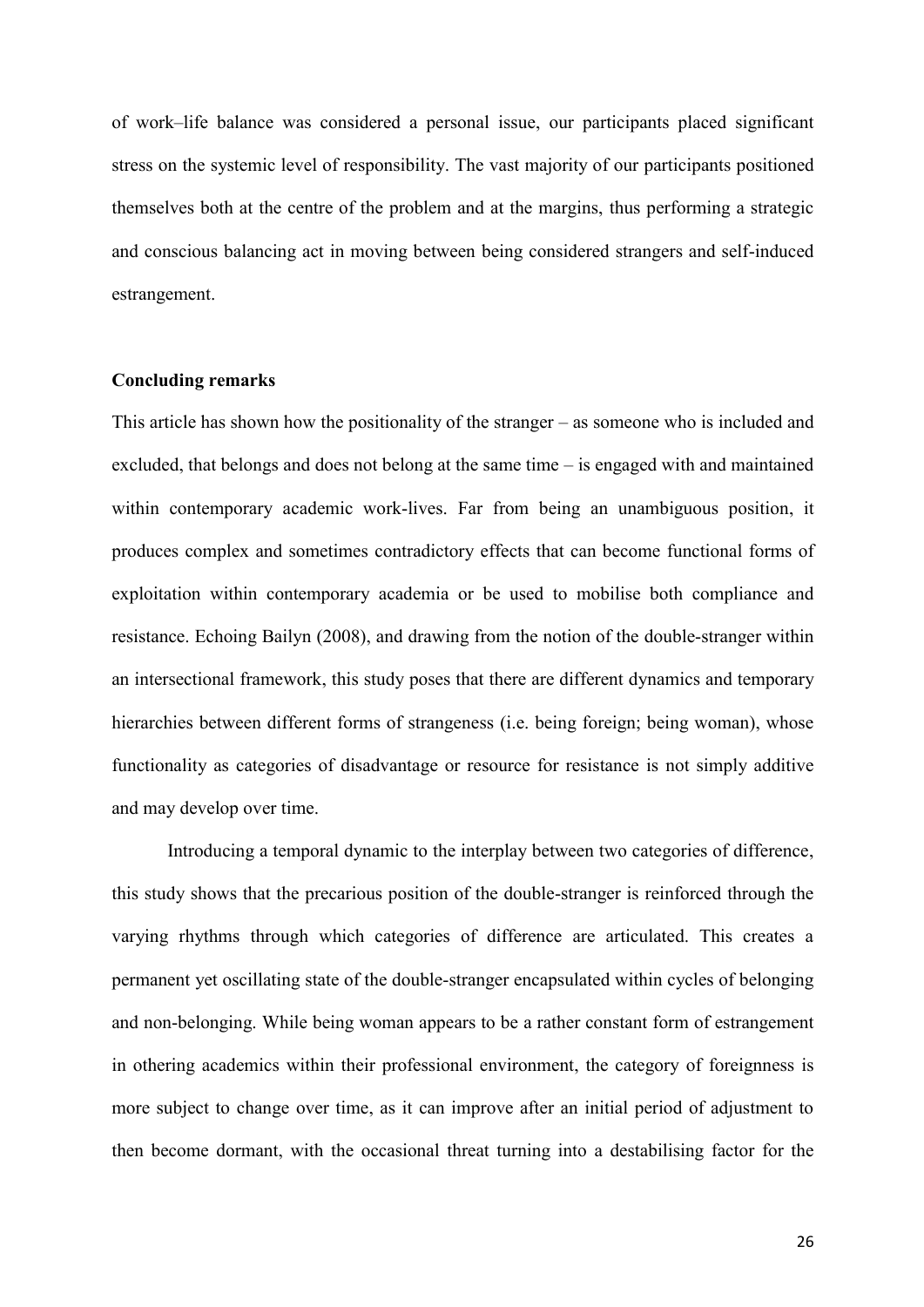participants' sense of belonging. Although both categories sometimes intersect in the creation of disadvantage, this study suggests that liquid academia systemically exploits both foreignness and gender as categories of difference (non-belonging).

Petersen (2011) identified a 'widespread malaise' in Australian academia which led to the identification of 'exit options'. In this study, however, all but one woman considered leaving academia, and only as a 'last resort' option. Instead, they considered international mobility in contemporary academia as a means to escape worsening conditions both within their workplace (i.e. due to nepotism, lack of career prospects and so on) as well as in the wider socio-political context they were initially located in. In addition, instead of trying to find an escape route from liquid academia, they developed conscious or unconscious coping strategies, and forms of resistance, to remain in a profession they loved, even though it was now embedded within a neoliberal context. Self-induced estrangement is such a strategy, focusing on individual agency in the process of distancing of the self from highly exploitative mechanisms. This then becomes a form of resistance used to gain better work-life balance and to oppose unethical practices, the influence of discriminating colleagues, unfair workload allocations, and barriers to career progression. Also, our findings highlighted how participants' private commitments – usually exploited to render them strangers within the academic system – could also be used as a resource for developing different types of resistance.

Our study is based on a small number of interviews and has limitations that could be addressed in future research. We have explored the accounts of foreign women academics in various universities across the globe without taking into account their immigration status or the privilege some nationalities may carry over others, which may be an interesting point to consider at the intersection with race, gender and foreignness. Having interviewed a limited number of participants, especially at professorial level, the development of larger study across

27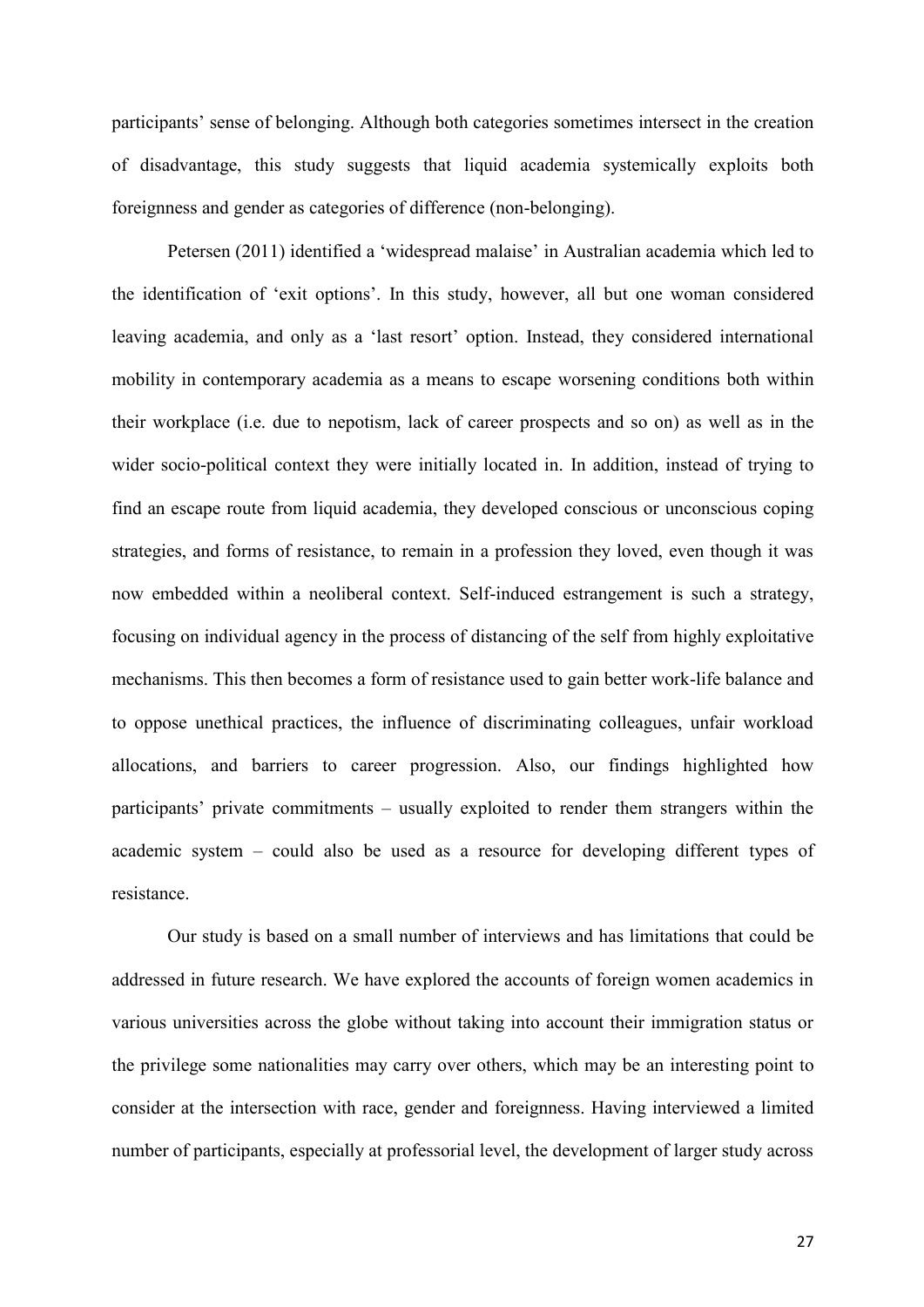job levels could capture a more kaleidoscopic picture of the differences in experience at different life and career stages.

The notion of the double-stranger – regardless of the particular intersecting categories of foreignness and being women – highlights the specific condition of being bound without being settled, which, according to Bauman (2005), is a characteristic of experiences of work in liquid times. Further research on foreign women in other professional contexts might thus also generate insights beyond this specific group and point to how liquidity further translates into work conditions, expectations and experiences.

# **References**

- Acker, J. (1990). Hierarchies, Jobs, Bodies: A Theory of Gendered Organizations. *Gender and Society*, 4, **2**, 139–58.
- Acker, J. (2008). Inequality regimes gender, class, and race in organizations. *Gender and Society*, 20, **4**, 441–64.
- Angervall, P., Gustafsson, J., & Silfver, E. (2018). Academic career: on institutions, social capital and gender. *Higher Education Research & Development*, 37, **6**, 1095-1108.
- Ayres, L. (2008). Thematic coding and analysis. In L.M. Given (ed.) *The Sage Encyclopedia of Qualitative Research Methods* (pp. 867–8). Los Angeles, CA: Sage.
- Bailyn, L. (2008). Hierarchy of strangeness: Negating womanhood. *Gender, Work and Organization*, 15, **3**, 294–297.
- Baker, M. (2012). Fertility, Childrearing and the Academic Gender Gap. *Women's Health and Urban Life*, XI, **2**, 9–25.
- Barry, J, Berg, E. and Chandler, J. (2006). Academic Shape Shifting: Gender, Management and Identities in Sweden and England. *Organization*, 13, **2**, 275–298.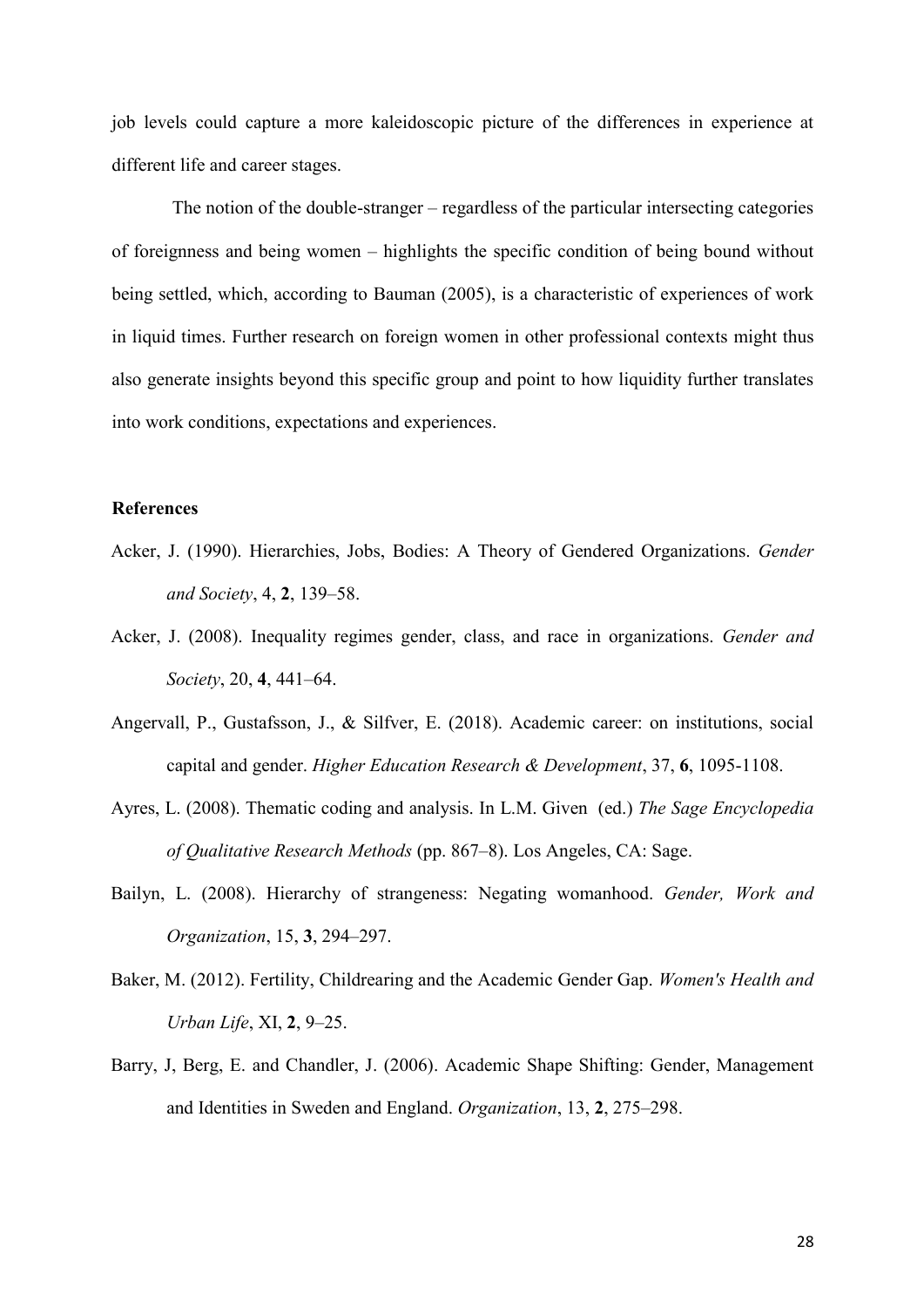- Bauder, H. (2012). The international mobility of academics: A labour market perspective. *International Migration*, 53,**1**, 83–96.
- Bauman, Z. (2005). *Work, consumerism and the new poor*. Maidenhead: Open University Press.
- Bauman, Z. (2000). *Liquid modernity*. Cambridge: Polity Press.
- Bauman, Z. (1995). Making and unmaking of strangers. *Thesis Eleven,* **43**, 1–16.
- Blackburn, H. (2017). The status of women in STEM in higher education: A review of the literature 2007–2017. *Science & Technology Libraries*, 36, 3, 235-273.
- Boncori, I. (2013) *Expatriates in China: Experiences, opportunities and challenges*. London: Springer.
- Butler, N., Delaney, H. and Śliwa, M. (2014). The labour of academia, Call for Papers, *Ephemera*.
- Clarke, C. A. & Knights, D. (2015). Careering through academia: Securing identities or engaging ethical subjectivities? *Human Relations*, 68, **12**, 1865–1888.
- Czarniawska, B. & Sevón, G. (2008). The thin end of the wedge: Foreign women professors as double strangers in academia. *Gender, Work & Organization*, 15, **3**, 235–287.
- European Commission (2019) She-figures 2018. Retrieved from https://ec.europa.eu/info/publications/she-figures-2018 en.
- Fotaki, M. (2013). No woman is like a man (in academia): The masculine symbolic order and the unwanted female body. Organization Studies 34, **9**, 2013: 1251-1275.
- Fotaki, M. (2010). The sublime desire for knowledge (in academe): Sexuality at work in business and man- agement schools in England. British Journal of Management, 22, 42–53.
- Hall, R. & Bowles, K. (2016). Re-engineering higher education: the subsumption of academic labour and the exploitation of anxiety. *Workplace: A Journal for Academic Labor*, 28.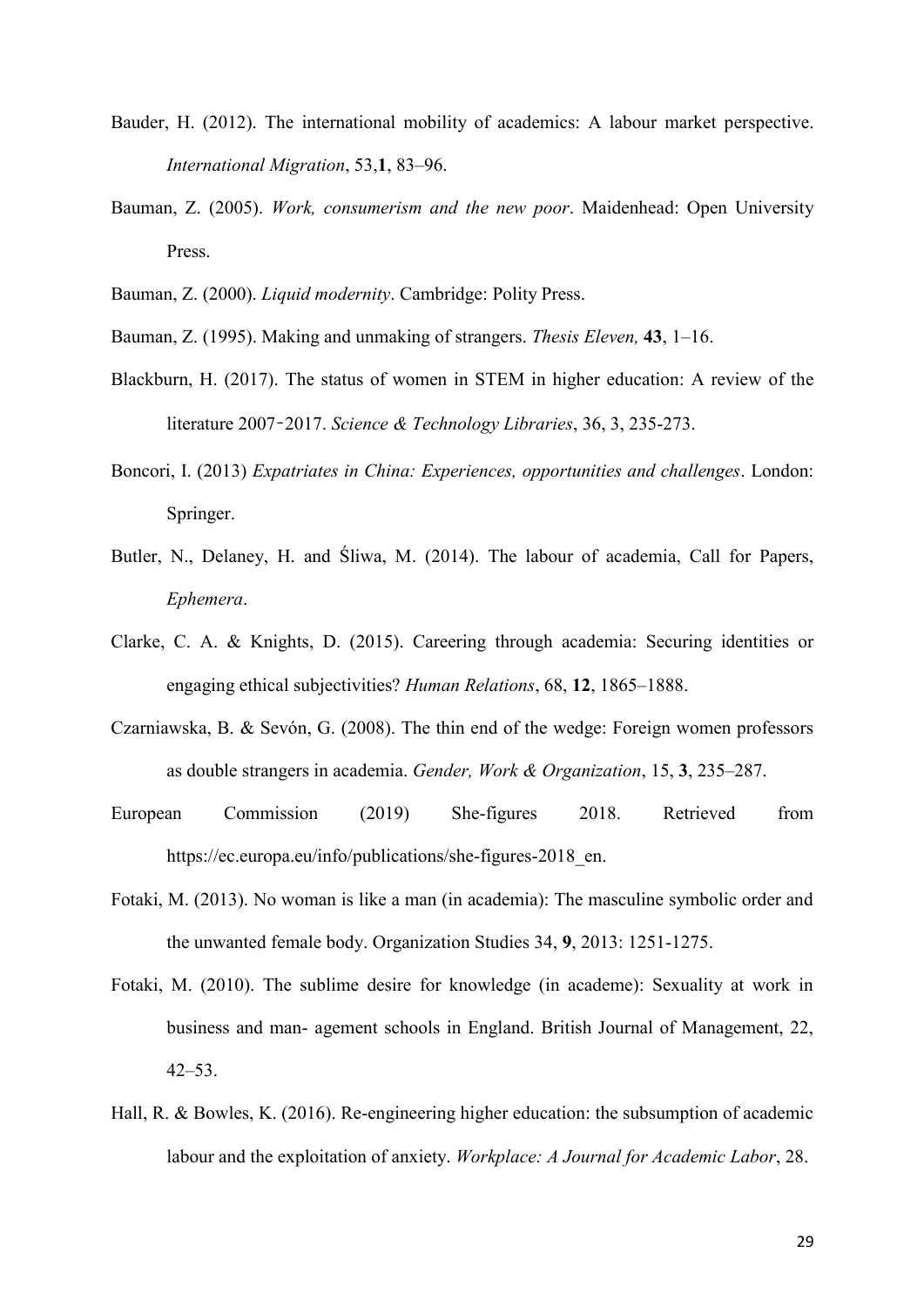- Hancock, A.-M. (2007). When multiplication doesn't equal quick addition: examining intersectionality as a research paradigm. *Perspectives on Politics*, **5**, 63–79.
- Herschberg, C, Benschop, Y, & van den Brink, M (2018) Precarious postdocs: A comparative study on recruitment and selection of early-career researchers. *Scandinavian Journal of Management* 34, **4**, 303-310.
- Ivancheva, M. Lynch, K. and Keating, K. (2019) Precarity, gender and care in the neoliberal academy, Gender, Work & Organization, 26, **4**, 448-462.
- Johansson, M. & Śliwa, M. (2014). Gender, foreignness and academia: An intersectional analysis of the experiences of foreign women academics in UK business schools. *Gender, Work & Organization*, 21, **1**, 18–36.
- Joseph, C. (2013). (Re)negotiating cultural and work identities pre and post-migration: Malaysian migrant women in Australia. *Women's Studies International Forum*, **36**, 27–36).
- Karakayali, N. (2006). The uses of the stranger: circulation, arbitration, secrecy, and dirt. *Sociological Theory*, 24, **4**, 312–330.
- Kemp, L. J. & Rickett, B. (2018). The lived experiences of foreign women: Influences on their international working lives. *Gender, Work & Organization*, 25, **4**, 343–360.
- Knights, D. & Richards, W. (2003). Sex discrimination in UK academia. *Gender, Work & Organization*, 10, **2**, 213–38.
- Le Feuvre, N. (2015). [Contextualizing Women's Academic Careers in Cross](http://garciaproject.eu/wp-content/uploads/2015/10/GARCIA_report_wp3.pdf)-National [Perspective,](http://garciaproject.eu/wp-content/uploads/2015/10/GARCIA_report_wp3.pdf) GARCIA working paper no.3, University of Trento. Retrieved from [http://garciaproject.eu/?page\\_id=52.](http://garciaproject.eu/?page_id=52)
- Lund, R. (2018). The social organisation of boasting in the neoliberal university. *Gender and Education*, 1-20.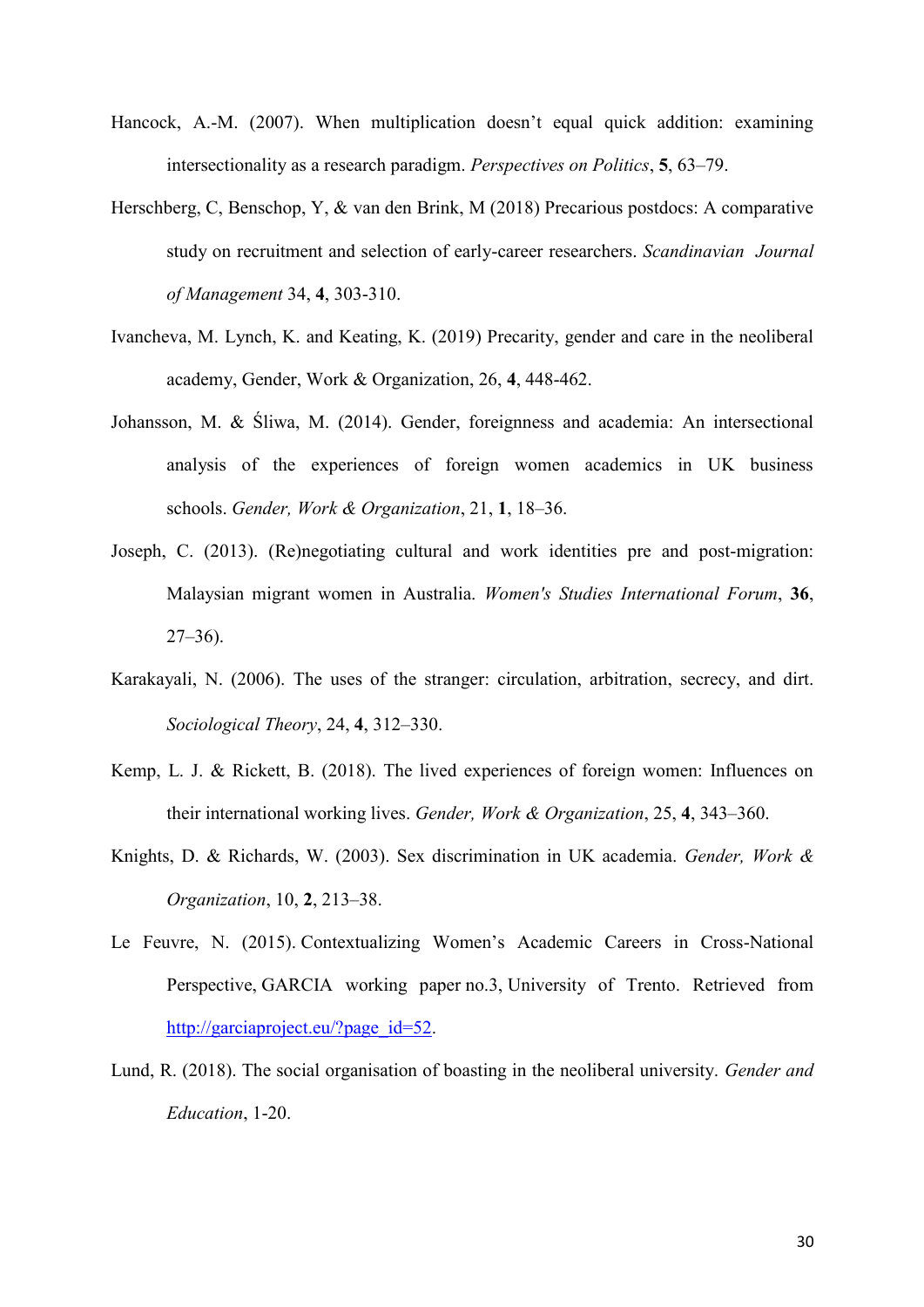- Mählck, P. (2013). Academic women with migrant background in the global knowledge economy: Bodies, hierarchies and resistance. *Women's Studies International Forum*, **36**, 65-74.
- Mamiseishvili, K. (2010). Foreign-born women faculty work roles and productivity at research universities in the United States. *Higher Education*, 60, **2**, 139–156.
- Mendenhall, M. E.and Oddou, G. (1985). The Dimensions of Expatriate Acculturation: a Review. *The Academy of Management Review* 10, **1,** 39-47.
- Mergaert, L. & Lombardo, E. (2014). Resistance to implementing gender mainstreaming in EU research policy. in E. Weiner & H. MacRae (eds) *The persistent invisibility of gender in EU policy*. European Integration online Papers (EIoP), Special 1.
- Mirza, H. S. (2013). A second skin: Embodied intersectionality, transnationalism and narratives of identity and belonging among Muslim women in Britain. *Women's Studies International Forum*, **36**, 5–15..
- Misra, J., Hickes Lundquist, J, & Templer, A. (2012) Gender, Work Time, and Care Responsibilities Among Faculty. *Sociological Forum* 27, **2,** 300-323.
- Morley, L., Alexiadou, N., Garaz, S., González-Monteagudo, J. and Taba, M. (2018). Internationalisation and migrant academics: the hidden narratives of mobility. *Higher Education,* 1–18.
- Mountz, A., Bonds, A., Mansfield, B., Loyd, J., Hyndman, J., Walton-Roberts, M., Basu, R., Whitson, R., Hawkins, R., Hamilton, T. and Curran, W. (2015). For slow scholarship: A feminist politics of resistance through collective action in the neoliberal university. *ACME: An International E-Journal for Critical Geographies*, 14, 4.
- National Science Foundation (2016). Science and Engineering Indicators. Retrieved from https://nsf.gov/statistics/2016/nsb20161/#/data.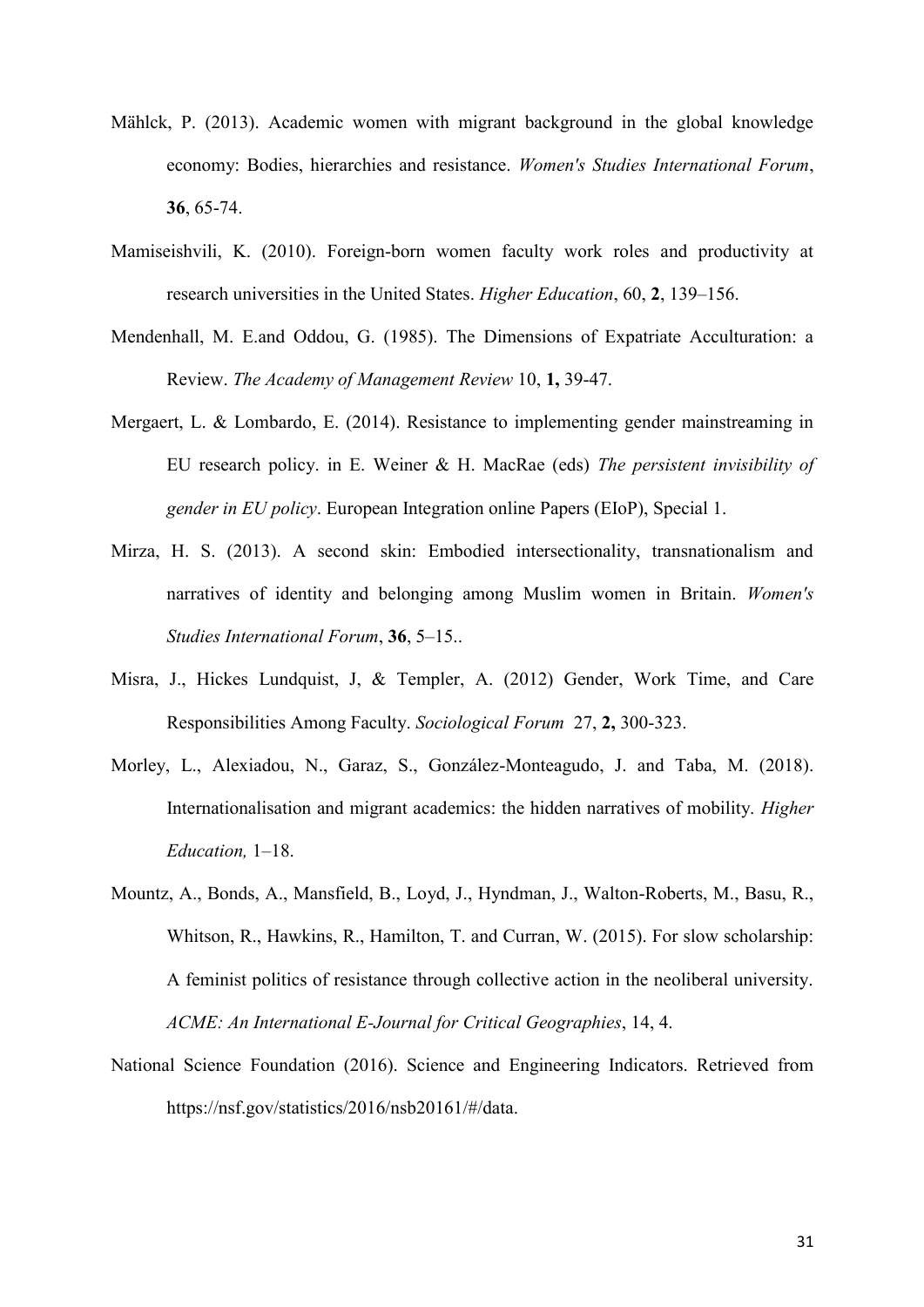- Nielsen, M. W. (2017). Reasons for leaving the academy: A case study on the 'opt out' phenomenon among younger female researchers. *Gender, Work & Organization*, 24, **2**, 134–155.
- Noble, S.M., Haytko, D.L. and Philips, J. (2009). What drives college-age Generation Y consumers? *Journal of Business Research*, 62, **6**, 617–28.
- Ozkazanc-Pan, B and Clark Muntean, S. (2018). Networking towards (in)equality: Women entrepreneurs in technology. *Gender, Work and Organization*, 25, **4,**, 379–400*.*
- Petersen, E. B. (2011). Staying or going?: Australian early career researchers' narratives of academic work, exit options and coping strategies. *Australian Universities' Review*, The, 53, **2**, 34.
- Powell, S., Ah-King, M. and Hussénius, A. (2017). 'Are we to become a gender university?' Facets of resistance to a gender equality project. Gender, Work and Organization, 25, 2, 127-143.
- Rafnsdottir, G.L. & Heijstra, T.M. (2013). Balancing work–family life in academia: the power of time. *Gender, Work & Organization*, 20, **3**, 283–96.
- Rolfe, G. (2013). *The university in dissent: Scholarship in the corporate university*. London: Routledge.
- Sang, K., Al‐Dajani, H. and Özbilgin, M. (2013). Frayed careers of migrant female professors in British academia: An intersectional perspective. *Gender, Work & Organization*, 20, **2**, 158-171.
- Santos, G.G. (2015). Narratives about work and family life among Portuguese academics. *Gender, Work & Organization*, 22, **1**, 1–15.
- Simmel, G. (1950) [1908]. The stranger. In K. Wolff (ed.) *The Sociology of Georg*, (pp. 402– 8). Glencoe, Il: The Free Press.